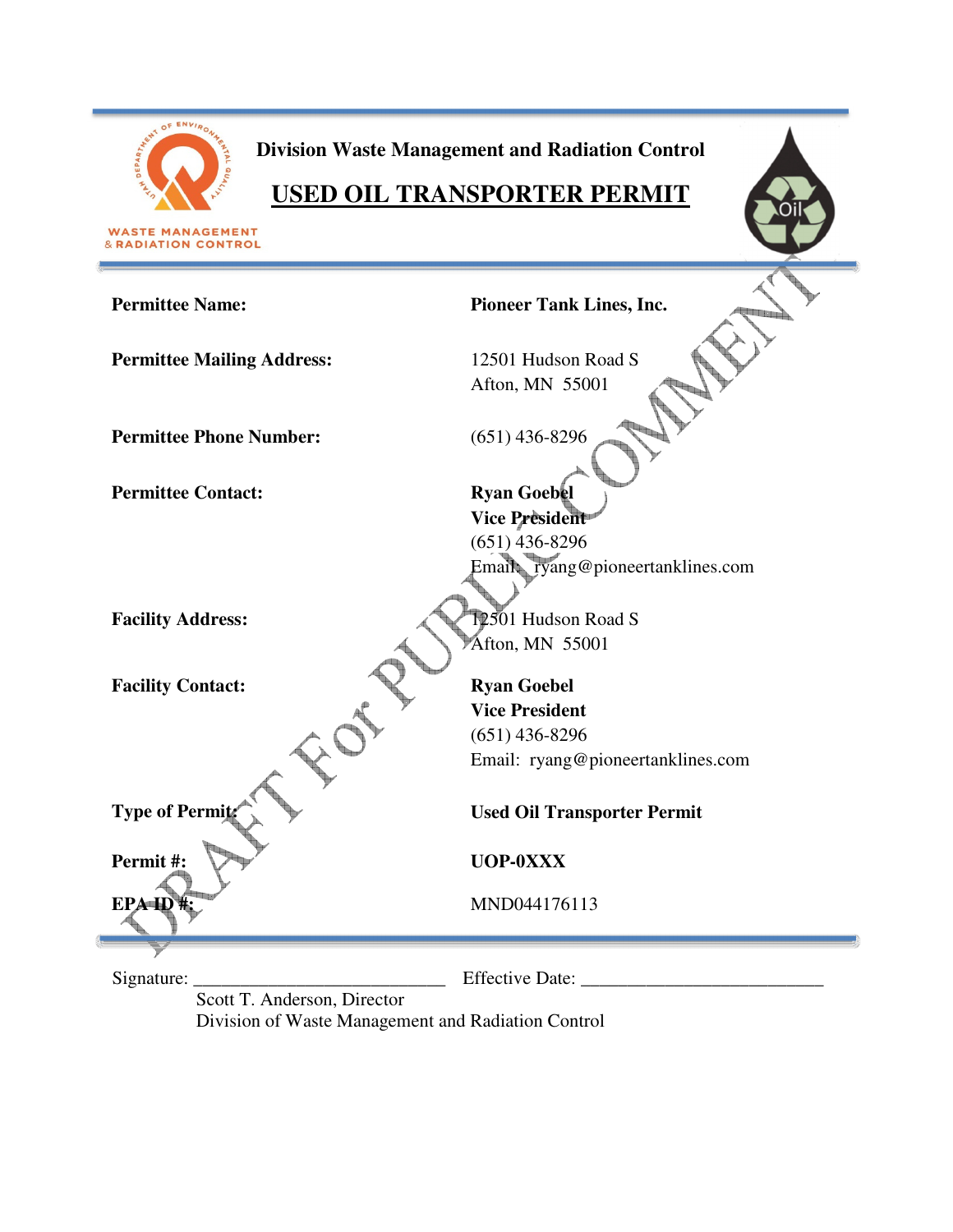#### **I.A. Effect of Permit**

- I.A.1. Pioneer Tank Lines, Inc. (hereafter referred to as "Permittee") is hereby authorized to operate as a used oil transporter in accordance with all applicable requirements of R315-15 of the Utah Administrative Code and of the Used Oil Management Act (the Act) 19-6-701 et. seq., Utah Code Annotated and this Permit.
- I.A.2. This Permit shall be effective for a term not to exceed ten years in accordance with the requirements of R315-15-15 of the Utah Administrative Code. This Permit shall be reviewed by the Director five years after the Permit's effective date of issuance or when the Director determines that the Permit requires review.
- I.A.3. Attachments incorporated by reference are enforceable conditions of this Permit, as are documents incorporated by reference into the attachments. Language in Conditions I and II supersedes any conflicting language in the attachments or documents incorporated into the attachments.

#### **I.B. Permit Revocation**

I.B.1. Violation of any permit condition or failure to comply with any provision of the applicable statutes and rules shall be grounds for enforcement actions, including revocation of this Permit. The Director shall notify the Permittee in writing of his intent to revoke this Permit.

#### **I.C. Permit Modification**

- I.C.1. The Permittee may request modifications to any item or activity covered by this Permit by submitting a written permit modification request to the Director. If the Director determines the modification request is substantive, a public hearing, a 15-day public comment period or both may be required before the modification request may be determined. Implementing a substantive modification prior to the Director's written approval constitutes a violation of the Permit and may be grounds for enforcement action or permit revocation.
- I.C.2. The Permittee shall notify the Director in writing of any non-substantive changes, such as changes to the contact person, within 20 days of the change.
- I.C.3. The Director may modify this Permit as necessary to protect human health and the environment, because of statutory or regulatory changes or because of operational changes affecting this Permit.

# **Spill Prevention**

I.D.1. The Permittee shall maintain and operate all used oil transportation vehicles and associated equipment to minimize the possibility of fire, explosion or sudden or nonsudden release of used oil to the air, ground, soil, surface and groundwater, and sewer systems.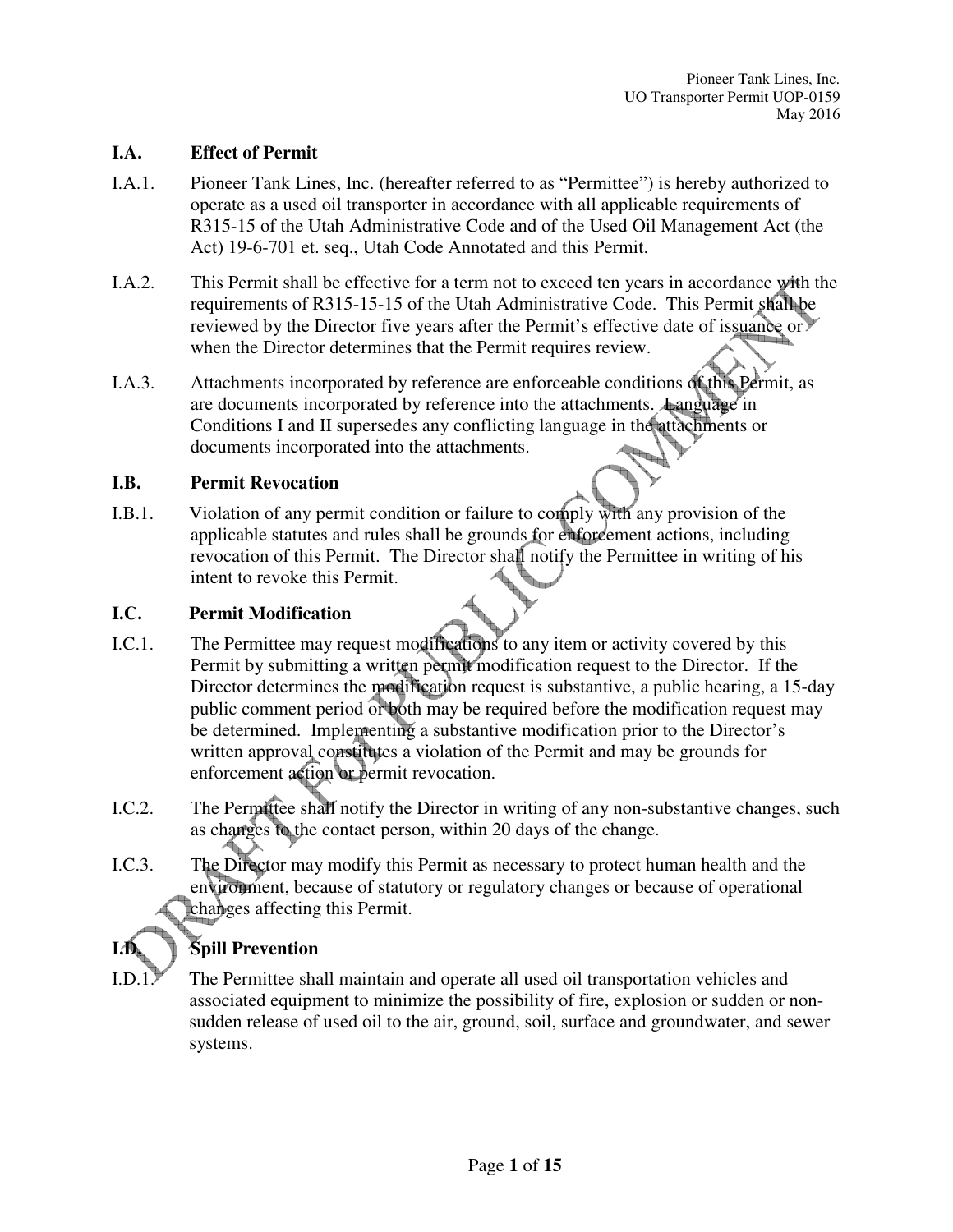#### **I.E. Record Retention**

- I.E.1. The Permittee shall maintain all applicable used oil records required by R315-15 of the Utah Administrative Code and this Permit at the Permittee's facility located at 12501 Hudson Road S, Afton, Minnesota.
- I.E.2. All records shall be readily accessible for inspection by representatives of the Director. Records may be in a hard copy or electronic format. Records shall be maintained for a minimum of three years.

#### **I.F. Tracking**

- I.F.1. The Permittee shall keep written transportation records for both the collection and delivery of used oil. Collection and delivery records may be a log, invoice, manifest, bill of lading or other shipping document.
- I.F.2. For collections, the records shall include the Permittee's name, address, EPA identification number, the facility's vehicle number, driver name, date of collection, the volume of used oil collected and the type of collection (i.e., bulk oil in tankers or containerized, specifying container types and numbers). Additionally, the used oil records shall include the generator's, transporter's, transfer facility's, off – specification burner's or processor's name and signature (dated upon receipt), address and EPA identification number.
- I.F.3. The halogen content from screening tests or analytical laboratory testing shall be documented on the used oil record/bill of lading at each used oil collection location prior to loading for transportation
- I.F.4. The Permittee shall record the PCB concentration based on analytical results of used transformer oil prior to collection/transport in accordance with Condition II.D.3.
- I.F.5. The delivery records shall include the Permittee's name, address, EPA identification number, vehicle identification number, driver name, date of delivery, the volume of used oil delivered and the type of delivery (i.e., bulk oil in tankers or containerized, specifying container types and numbers). Additionally, the used oil records shall include the receiving transfer facilities', off-specification burner's, processor's or other transporter's name and signature (dated upon receipt), address and EPA identification number.
- I.F.6. The Permittee shall create a new delivery record for internal transfers between the Permittee's transportation vehicles.

### **I.G. Sampling and Analyses**

I.G.1. The Permittee shall follow all sampling and analytical procedures in Condition II.D., Used Oil Sampling and Analytical Procedures when conducting used oil sampling and analytical testing to meet the requirements of R315-15 of the Utah Administrative Code and this Permit.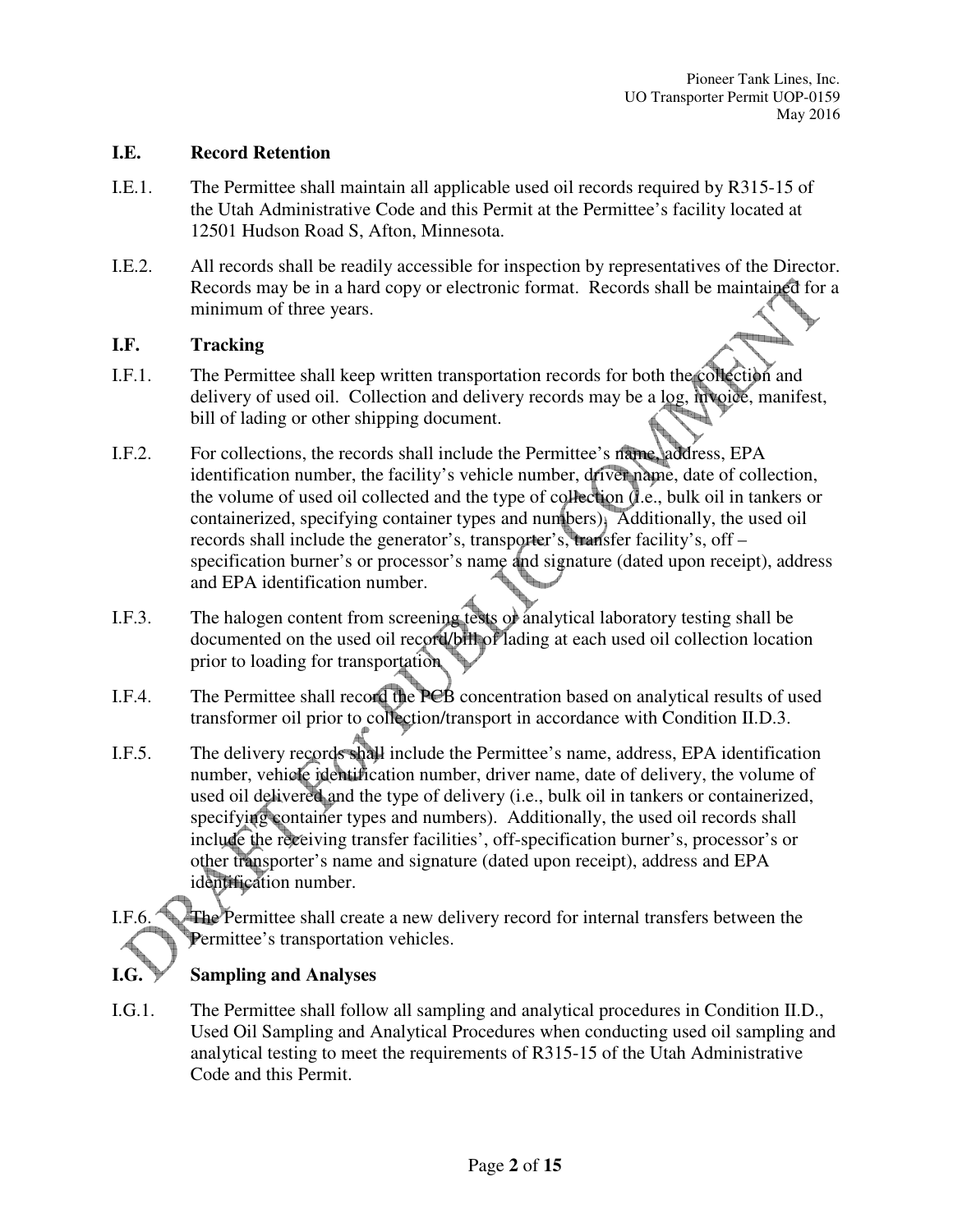#### **I.H. Prohibited Waste**

- I.H.1. Used oil that has been mixed with hazardous waste as defined by R315-1 and R315-2 of the Utah Administrative Code or PCBs as defined by R315-301-2(53) of the Utah Administrative Code shall no longer be managed as used oil and shall be subject to applicable hazardous waste and PCB-contaminated waste rules.
- I.H.2. Used oil shall not be stored in tanks, containers, or storage units that previously stored hazardous waste unless these tanks, containers, and storage units have been cleaned in accordance with R315-2-7 of the Utah Administrative Code.
- I.H.3. The Permittee shall not place, manage, discard or otherwise dispose of used oil in any manner other than specified in R315-15-1.3 of the Utah Administrative Code.

#### **I.I. Waste Disposal**

- I.I.1. The Permittee shall document and maintain records showing proper characterization, handling and disposal for used oil related wastes, including oily wastewater.
- I.I.2. The Permittee shall properly characterize used oil related wastes to determine if the wastes are hazardous or non-hazardous in accordance with R315-15-8 of the Utah Administrative Code. All wastes generated during used oil operations shall be handled in accordance with this Permit and R315-15 of the Utah Administrative Code. The wastes shall be taken to an appropriate facility permitted to handle the type of waste generated.

#### **I.J**. **Used Oil Storage**

- I.J.1. The Permittee shall not store used oil in Utah longer than 24 hours without first obtaining a transfer facility or processor permit for that storage location. This includes storing used oil in vehicles at loading and unloading docks and parking areas.
- I.J.2. The Permittee shall notify the Director if the 24-hour storage is exceeded due to mechanical failure of the Permittee's transportation vehicle prior to exceeding the 24 hour storage requirement.

### **I.K. Liability and Financial Requirements**

- I.K.1. The Permittee shall procure and maintain general liability and sudden used oil thirdparty environmental pollution liability coverage for the Permittee's operations as required by R315-15-10 of the Utah Administrative Code.
- I.K.2. The Permittee shall provide documentation of financial responsibility, environmental pollution legal liability and general liability coverage annually to the Director for review and approval by March 1 of each reporting year or upon request by the Director.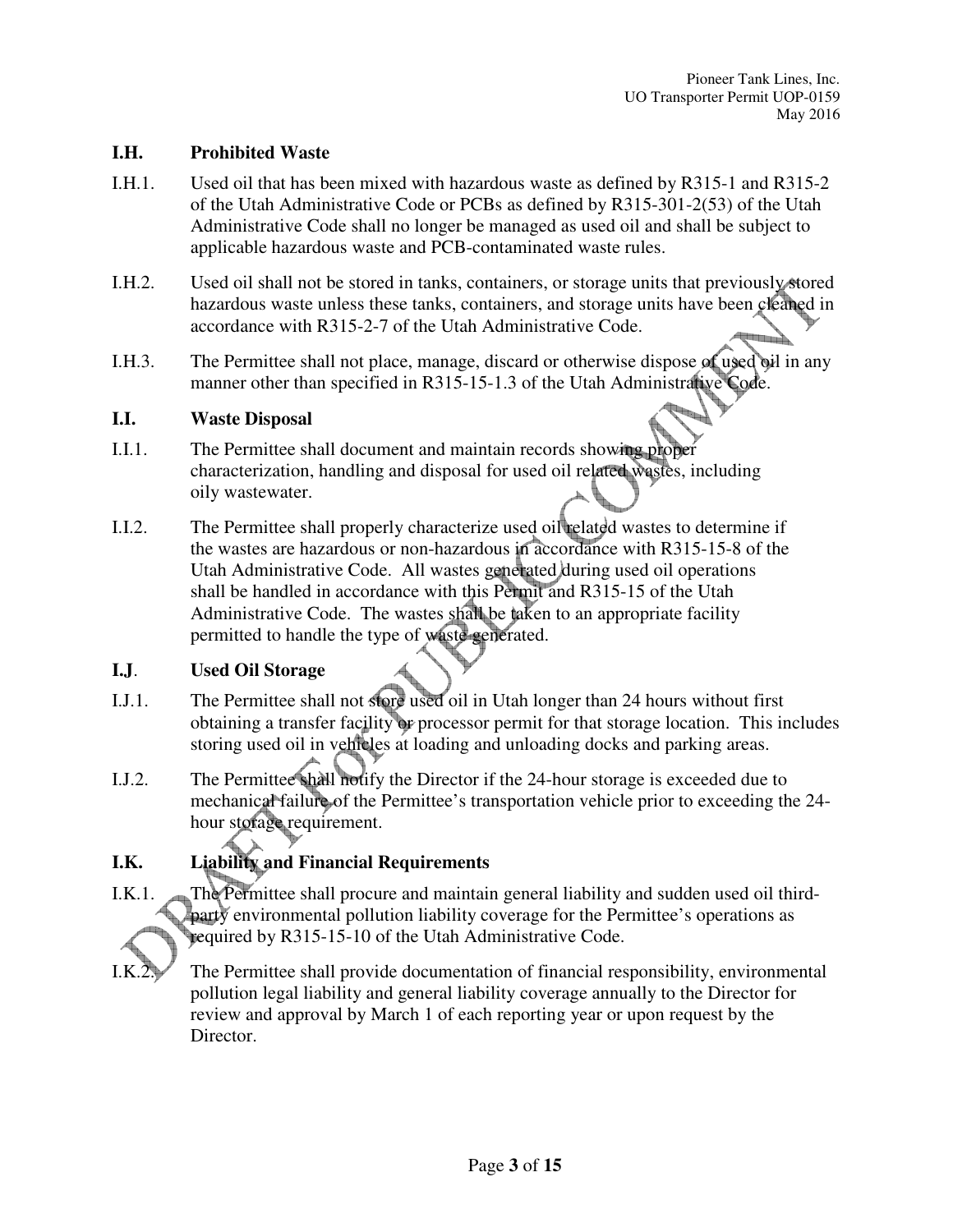I.K.3. The Permittee shall notify the Director immediately of any changes to the extent and type of liability coverage in accordance with R315-15-10 of the Utah Administrative Code.

#### **I.L. Used Oil Handler Certificate**

I.L.1. In accordance with R315-15-4.1 of the Utah Administrative Code, the Permittee shall not operate as a used oil transporter without obtaining annually a Used Oil Handler Certificate from the Director. The Permittee shall pay a used oil handler fee, pursuant to Utah Code 63J-1-504, by December 31 of each calendar year to receive certification for the upcoming calendar year.

#### **I.M. Inspection and Inspection Access**

- I.M.1. Any duly authorized employee of the Director may, at any reasonable time and upon presentation of credentials, have access to and the right to copy any records relating to used oil and to inspect, audit or sample. The employee may also make record of the inspection by photographic, electronic, audio, video or any other reasonable means to determine compliance.
- I.M.2. In addition, the authorized employees may collect soil, groundwater or surface water samples to evaluate the facility's compliance.
- I.M.3. Failure to allow reasonable access to the property by an authorized employee may constitute "denial of access" and may be grounds for enforcement action or permit revocation.

#### **I.N. Annual Report**

I.N.1. As required by R315-15-13.4 of the Utah Administrative Code, the Permittee shall prepare and submit an annual report of its used oil activities for the calendar year to the Director by March 1 of the year following the reported activity (Form UO 004 (Annual Report for Used Oil Transporter Facilities). The annual report shall also include all financial assurance documentation required by Form UO 004.

### **I.O.** Other Law

I.O.1. Nothing in this Permit shall be construed to relieve the Permittee of his obligation to comply with any Federal, State or local law.

### **I.P. Enforceability**

I.P.1. Violations documented through the enforcement process pursuant to Utah Code Annotated 19-6-112 may result in penalties in accordance with R315-102 of the Utah Administrative Code.

#### **I.Q**. **Effective Date**

I.Q.1. The permit is effective on the date of signature by the Director.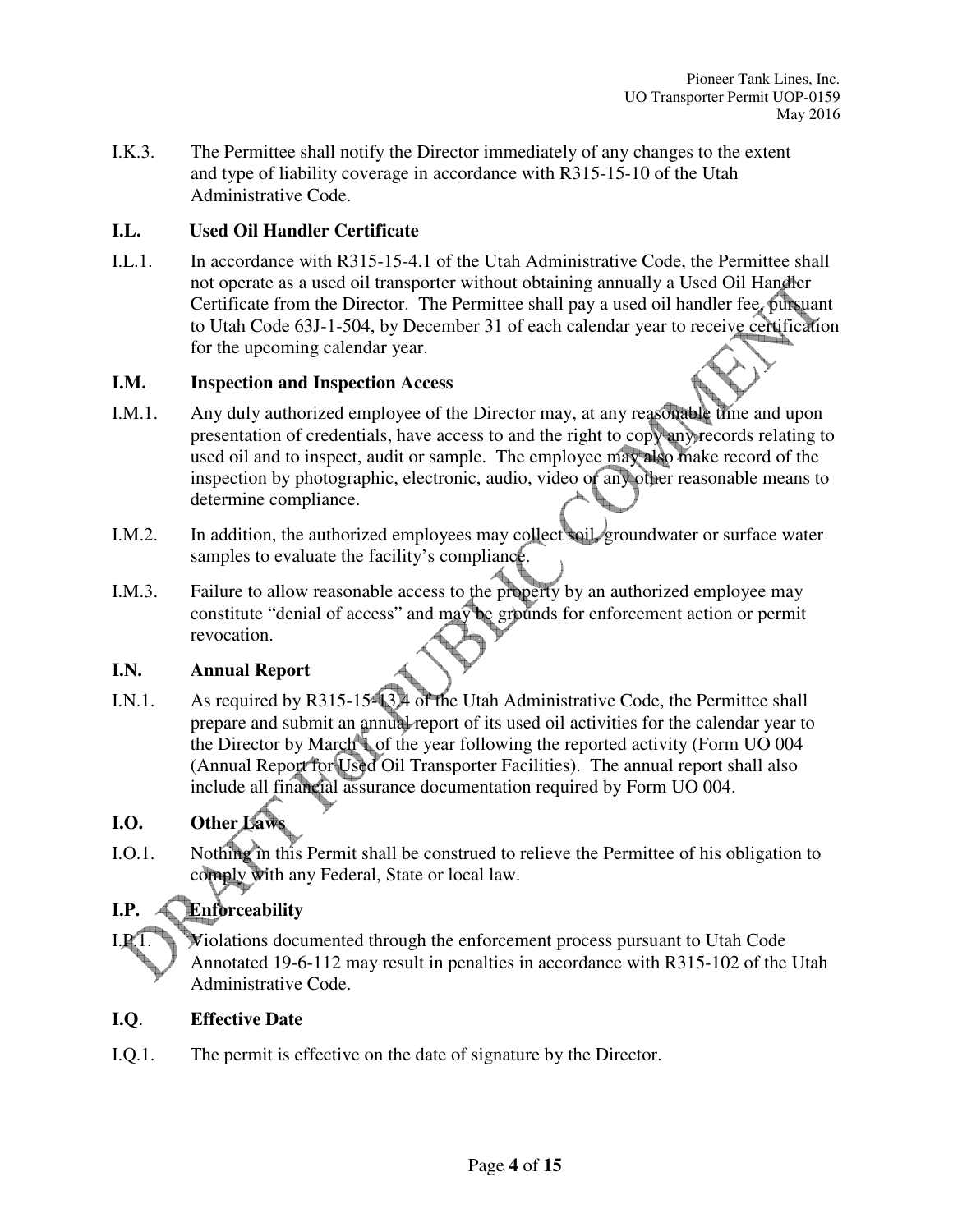#### **II.A. Transportation Operations**

- II.A.1. The Permittee is authorized to transport used oil and deliver the used oil to another permitted transporter, transfer facility, processor and re-refiner or used oil burner in accordance with R315-15-4.4 of the Utah Administrative Code.
- II.A.2. Used oil recovered from oily water shall be managed as used oil in accordance with R315-15 of the Utah Administrative Code and this Permit.
- II.A.3. The Permittee shall comply with TSCA regulations when transporting used oil PCB concentrations greater than or equal to 50 mg/kg.

#### **II.B. Transport Vehicle Requirements**

II.B.1. The Permittee shall only transport used oil in the types of vehicles listed in Table II.B.

# **Table II.B: Vehicle Description**

| <b>Type of Vehicle</b> | <b>Used Oil Capacity</b>      |
|------------------------|-------------------------------|
| 53-foot van trailer    | $104 \times 55$ -gallon drums |
|                        |                               |

- II.B.2. All Permittee's used oil transport vehicles shall have the words "USED OIL" on both sides of the transport vehicle in a contrasting color that is distinguishable from the background color and at least three inches tall. These designations shall be in place at all times the transport vehicle is transporting or storing used oil.
- II.B.3. All Permittee's vehicles which transport used oil shall have a copy of the Permittee's Used Oil Emergency Spill Plan maintained in the vehicle at all times.
- II.B.4. The Permittee shall maintain Emergency Spill Cleanup materials in all vehicles used to transport used oil as specified in Condition II.G of this Permit.

# **II.C. Used Oil Loading and Unloading Requirements**

- II.C.1. The Permittee shall secure the vehicle by positioning wheel chocks and applying the emergency brakes before loading or unloading used oil.
- II.C.2. The Permittee shall inspect all used oil collection equipment, if applicable, (e.g., vehicles and associated pumping equipment) for any damage prior to use.

The Permittee is not allowed to transfer used oil to or from rail cars.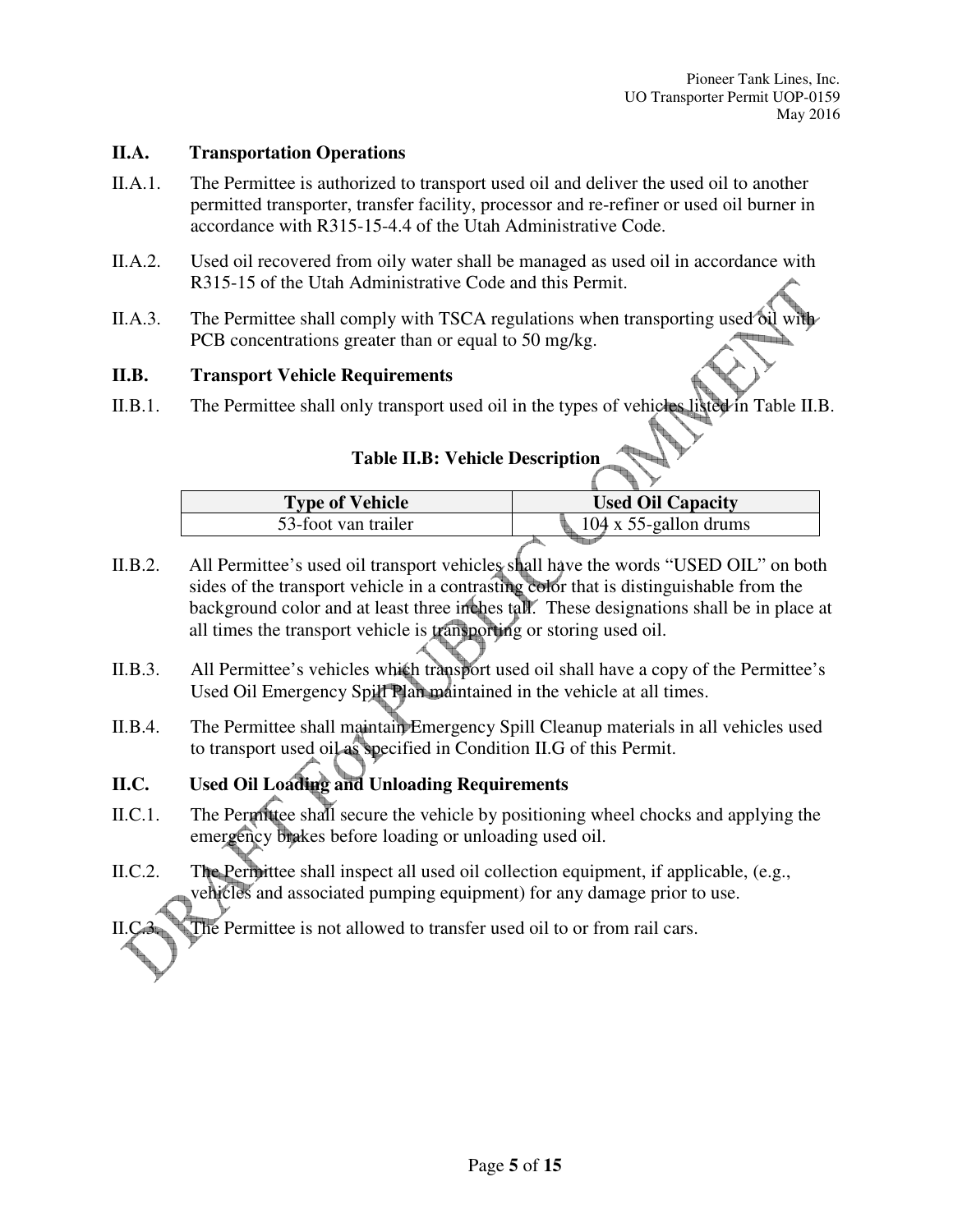#### **II.D. Used Oil Sampling and Analytical Procedures**

- II.D.1. The Permittee shall only accept used oil or oily water subject to R315-15 of the Utah Administrative Code that has halogen concentrations less than 1,000 ppm unless the Permittee meets the requirements of R315-15-4.1(f)(4) and R315-15-4.4(a).
- II.D.1.a. The Permittee shall document halogen content of used oil collected on shipment delivery records (e.g. Bill of Lading or manifest) through either analytical testing (field screening or laboratory data), a certification of halogen content on the shipping document from a prior used oil handler or by using "generator knowledge." The Permittee shall have information on file which is sufficient, as determined by the Director, to support the use of generator knowledge.
- II.D.1.b. Used oil with halogen concentrations between 1,000 ppm and 4,000 ppm may be accepted for transport as used oil if the Permittee rebuts the hazardous waste presumption (II.E.) or has documentation (analytical data) from a prior used oil handler that the used oil is not a hazardous waste. The Permittee shall attach any analytical results used to rebut the hazardous waste presumption to the shipping documents.
- II.D.1.c. The Permittee shall obtain analytical data from the generator that confirms the PCB concentration of the used oil is less than  $50 \text{ mg/kg}$ , prior to accepting used transformer oil for transport as used oil.
- II.D.1.d. Used oil determined to be on-specification by a Utah-registered marketer can be collected and transported without further testing. Bills of Lading, manifests or other used oil transportation records shall include copies of the analytical results for reference.

### II.D.2. **Halogen Laboratory Analytical Methods**

II.D.2.a. When relying on laboratory testing, the Permittee shall ensure that a representative used oil sample was submitted to a Utah-certified laboratory for analysis for total halogen concentrations using Method 9076 or other equivalent method approved by the Director.

### II.D.3. **PCB Contaminated Used Oil**

- II.D.3.a. The Permittee shall not accept for transport as used oil any material with PCB concentrations greater than or equal to 50 mg/kg. Used oils containing PCB concentrations greater than or equal to 50 mg/kg are subject to TSCA regulations 40 CFR 761. Used oils containing PCB concentrations greater than or equal to 2 mg/kg but less than 50 mg/kg are subject to both R315-15 of the Utah Administrative Code and 40 CFR 761.
- II.D.3.b. The Permittee shall obtain analytical results of dielectric oil used in transformers and other high voltage devices, verifying the PCB concentrations are less than 50 mg/kg prior to loading the used oil into the transportation vehicle.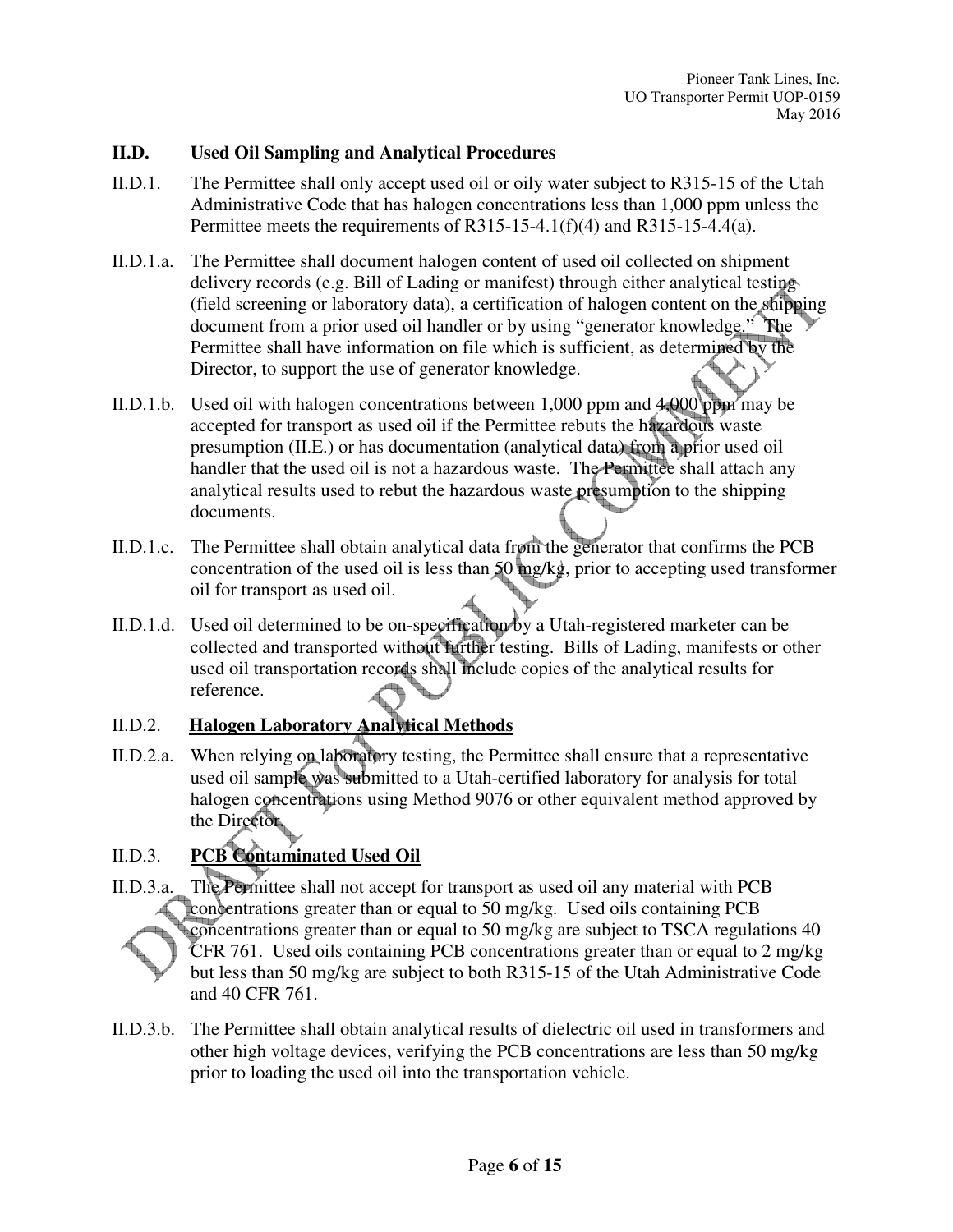- II.D.3.c. The Permittee shall ensure through written certification from the generator or laboratory testing that the PCB concentration of other used oils not specified in Condition II.D.5.b has been determined prior to acceptance.
- II.D.3.d. Used oil may not be diluted to avoid any provision of any federal or state environmental rules.
- II.D.3.e. Table II.D lists required laboratory PCB sample preparation and analytical methods.

| <b>Methods</b>                                                                               | <b>Analytical Methods:</b>                                                            | <b>Analytes</b>        |                |
|----------------------------------------------------------------------------------------------|---------------------------------------------------------------------------------------|------------------------|----------------|
|                                                                                              |                                                                                       | <b>PCB CAS RN</b>      | PCB            |
| $\bullet$<br><b>Sample Preparation</b><br>Methods: 3580A and<br>3665A (Cleanup)<br>$\bullet$ |                                                                                       |                        | <b>Aroclor</b> |
|                                                                                              |                                                                                       | $12674 - 112$          | $1016*$        |
|                                                                                              | 8082A                                                                                 | 147601-87-4            | 1210           |
|                                                                                              | <b>PCB</b> Analytical Method<br>Analyses of the Aroglors<br>bolded in the last column | $151820^227 - 8$       | 1216           |
|                                                                                              |                                                                                       | 11104-28-2             | $1221*$        |
|                                                                                              |                                                                                       | $\frac{1}{37234-40-5}$ | 1231           |
|                                                                                              |                                                                                       | 11141-16-5             | $1232*$        |
|                                                                                              | are mandatory.                                                                        | 71328-89-7             | 1240           |
|                                                                                              | Choose an additional two                                                              | 53469-21-9             | $1242*$        |
|                                                                                              | Aroclors from the last                                                                | 12672-29-6             | 1248*          |
|                                                                                              | column for analysis which<br>could be contained in the                                | 165245-51-2            | 1250           |
|                                                                                              | off which will make a                                                                 | 89577-78-6             | 1252           |
|                                                                                              | total of seven Aroclors.                                                              | 11097-69-1             | $1254*$        |
|                                                                                              |                                                                                       | 11096-82-5             | $1260*$        |
|                                                                                              | 37324-23-5                                                                            | 1262                   |                |
|                                                                                              |                                                                                       | 11100-14-4             | 1268           |
|                                                                                              |                                                                                       |                        |                |

**Table II.D: PCB Sample Preparation and Analytical Methods**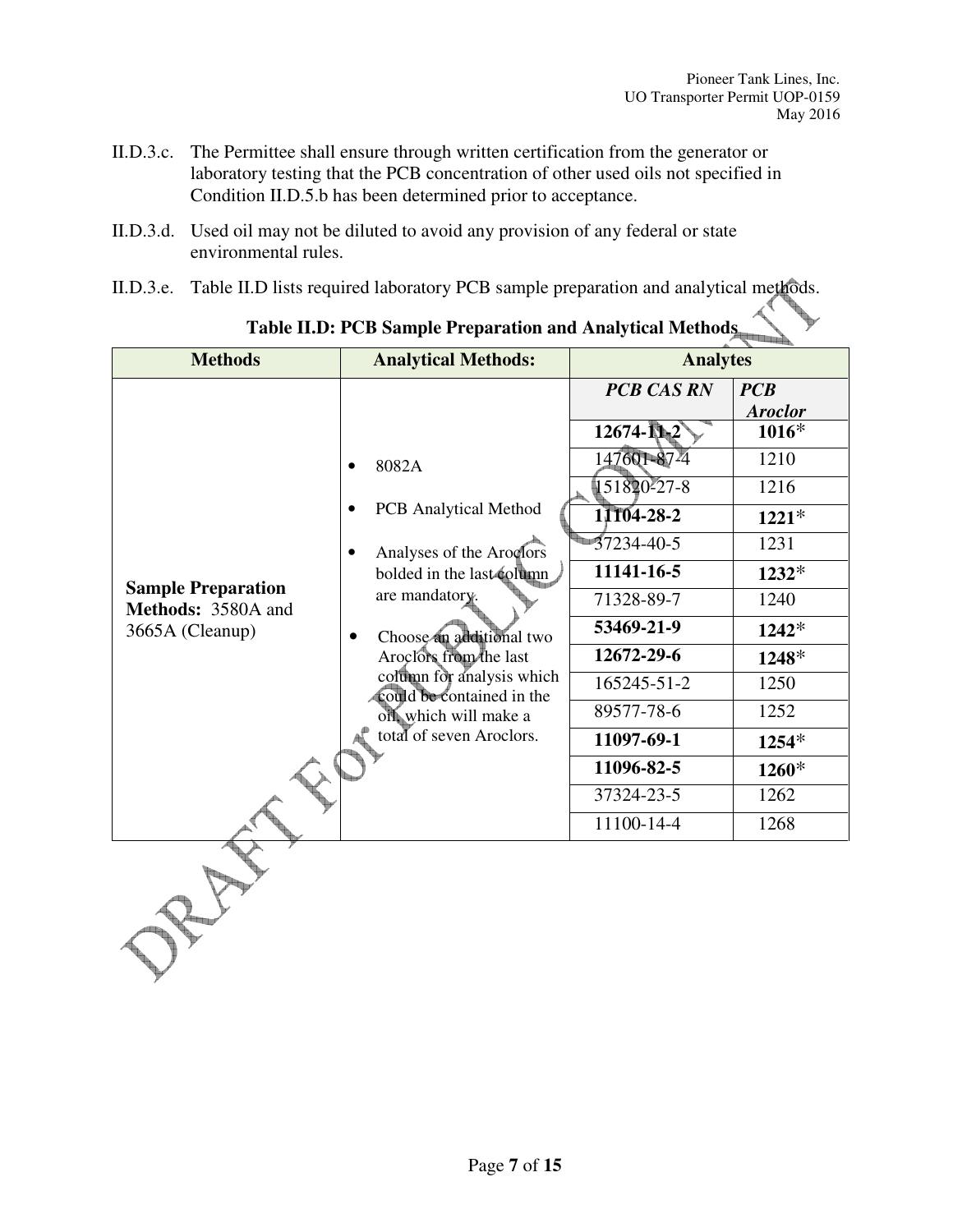#### **II.E. Rebuttable Presumption**

- II.E.1. Used oil with total halogen concentrations greater than 1,000 parts per million (ppm) is presumed to have been mixed with a hazardous waste and shall be managed as a hazardous waste unless the Permittee successfully rebuts the presumption.
- II.E.2. The Permittee may rebut the hazardous waste presumption in accordance with R315- 15-4.5 of the Utah Administrative Code if the Permittee can demonstrate that the used oil does not contain significant concentrations of any of the halogenated hazardous constituents listed in Appendix VIII of EPA CFR 40, Part 261 which includes volatiles, semi-volatiles, PCBs, pesticides, herbicides and dioxin/furans.
- II.E.3. If the additional tests show that used oil has been mixed with a listed hazardous waste listed in R315-2-10 of the Utah Administrative Code, the mixture is subject to regulation as a hazardous waste regardless of the level of halogenated constituents.
- II.E.4. The rebuttable presumption does not apply to metalworking oils/fluids containing chlorinated paraffins if they are processed through a tolling arrangement as described in R315-15-2.5(c) of the Utah Administrative Code to reclaim metalworking oils/fluids. The rebuttable presumption does apply to metalworking oils/fluids if such oils/fluids are recycled in any other manner or disposed.
- II.E.5. The rebuttable presumption does not apply to used oils contaminated with chlorofluorocarbons (CFCs) removed from refrigeration units if the CFCs are destined for reclamation. The rebuttable presumption does apply to used oils contaminated with CFCs that have been mixed with used oil from sources other than refrigeration units.

#### **II.F. Used Oil Training**

- II.F.1. The Permittee shall train used oil handlers of used oil activities in accordance with R315-15-4 of the Utah Administrative Code and the requirements of this Permit. New employees may not manage or transport used oil without a trained employee present until used oil training is completed.
- II.F.2. The Permittee shall follow the written training program in Attachment  $2 -$  Training Plan. Employee training shall include documentation that the following topics were covered: identification of used oil, recordkeeping requirements and facility used oil procedures for handling, transporting, sampling and analysis, emergency response, spill reporting and personal safety.

The Permittee shall provide, at a minimum, an annual used oil training refresher course for employees handling used oil. Additional training is required if the Permittee changes used oil handling procedures or this Permit is modified.

II.F.4. The Permittee shall keep training records for each employee for a minimum of three years. Employees and supervisors shall sign and date training attendance sheets to document class attendance.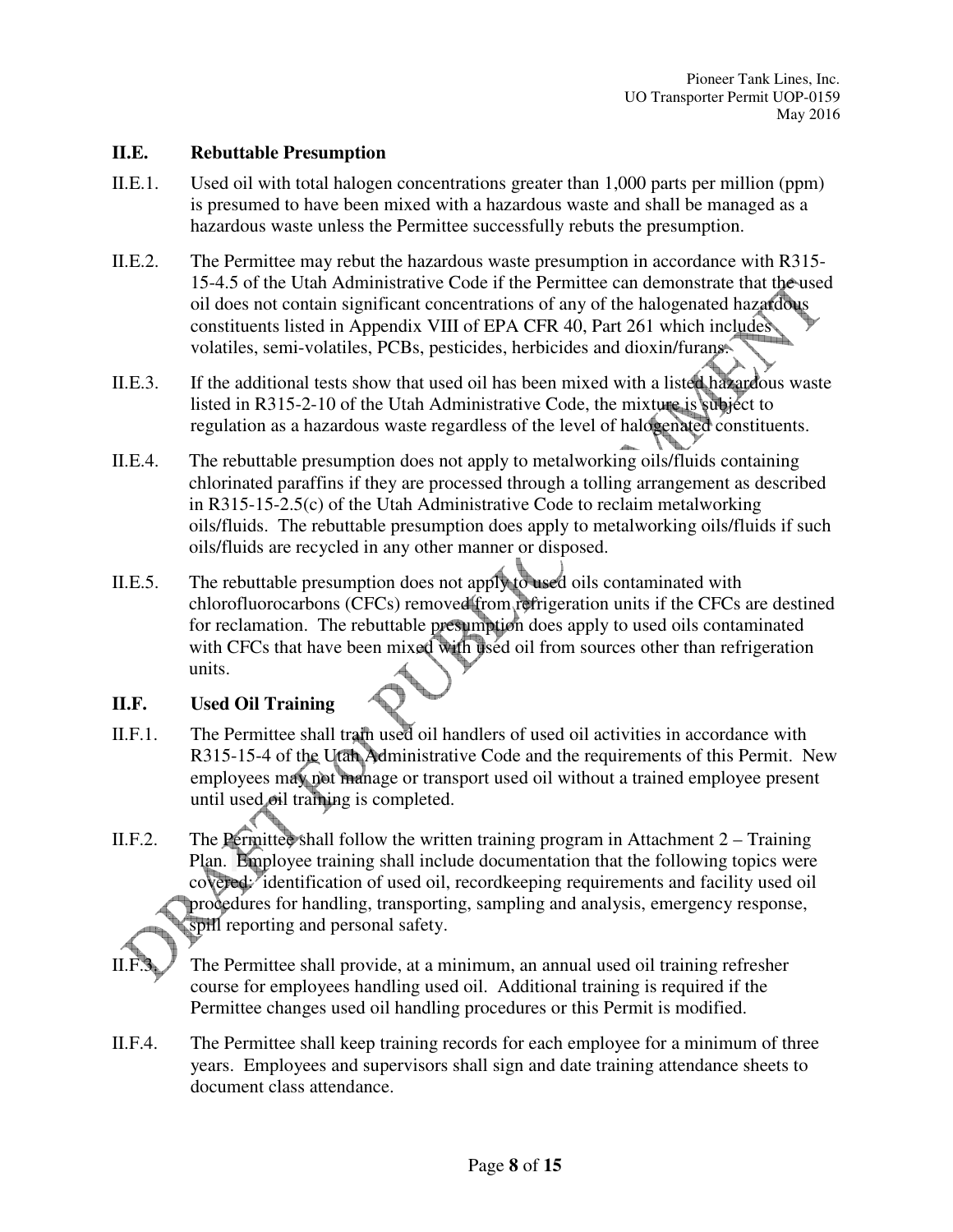#### **II.G. Spill Response, Remediation, and Reporting**

- II.G.1. In accordance with R315-15-9.1(a) of the Utah Administrative Code, the person responsible for the spill shall immediately take appropriate action to minimize the threat to human health and the environment and notify the DEQ Hotline at (801) 536-4123 if the spill is greater than 25 gallons or for smaller spills that pose threat to human health or the environment.
- II.G.2. Responders shall take action to prevent spill from spreading by utilizing absorbent, booms, pads, rags, etc. (Attachment 3 – Emergency Controls - Spill Plan).
- II.G.3. Once the material is containerized, a waste determination shall be made to determine the material's disposition.
- II.G.4. The Director may require additional cleanup action to protect human health or the environment.
- II.G.5. All costs associated with the cleanup shall be at the expense of the Permittee.
- II.G.6. Vehicle spill kits shall contain, at a minimum, the equipment listed in Table II.G of this Permit and shall be checked daily prior to collection activities.
- II.G.7. A copy of the Spill Plan with Emergency Contact Numbers shall be carried in vehicles transporting used oil.
- II.G.8. The Permittee shall report all relevant information, including the amount of waste generated from cleanup efforts, the characterization of the waste (i.e. hazardous or non-hazardous), final waste determination, and disposal records. The report shall also include actions taken by the Permittee to prevent future spills.
- II.G.9. An air, rail, highway, or water transporter who has discharged used oil shall give notice, if required by 49 CFR 171.15, to the National Response Center at http://nrc.uscg.mil/nrchp.html, (800) 424-8802. In addition to the notification above, a written report, as required in 49 CFR 171.16, shall be presented to the Director, Office of Hazardous Materials Regulations, Materials Transportation Bureau located in Washington, D.C., 20590.
- II.G.10. In accordance with R315-15-9.4 of the Utah Administrative Code, the Permittee shall submit to the Director a written report within 15 days of any reportable release of used  $\mathbf{p}$ il.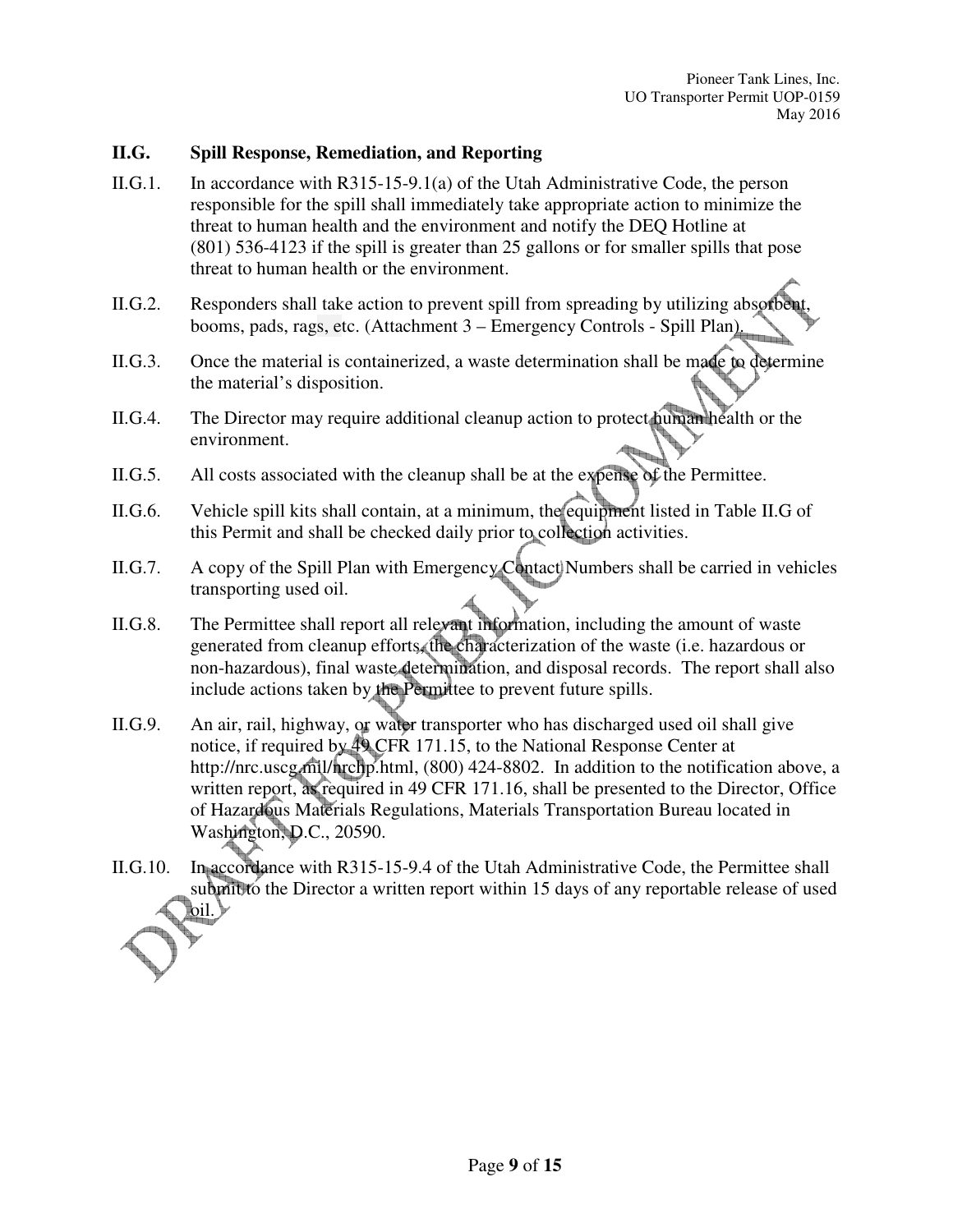Pioneer Tank Lines, Inc. UO Transporter Permit UOP-0159 May 2016

| <b>Equipment Description</b> | Quantity  |  |
|------------------------------|-----------|--|
| $\operatorname{Broom}$       | $\,1$     |  |
| Bucket                       | $\,1$     |  |
| Spill Pads                   | $10\,$    |  |
| <b>Granulated Absorbent</b>  | 5 gallons |  |
| BER                          |           |  |

# **Table II.G: Spill Kit Equipment Requirements**

 $\overline{\phantom{0}}$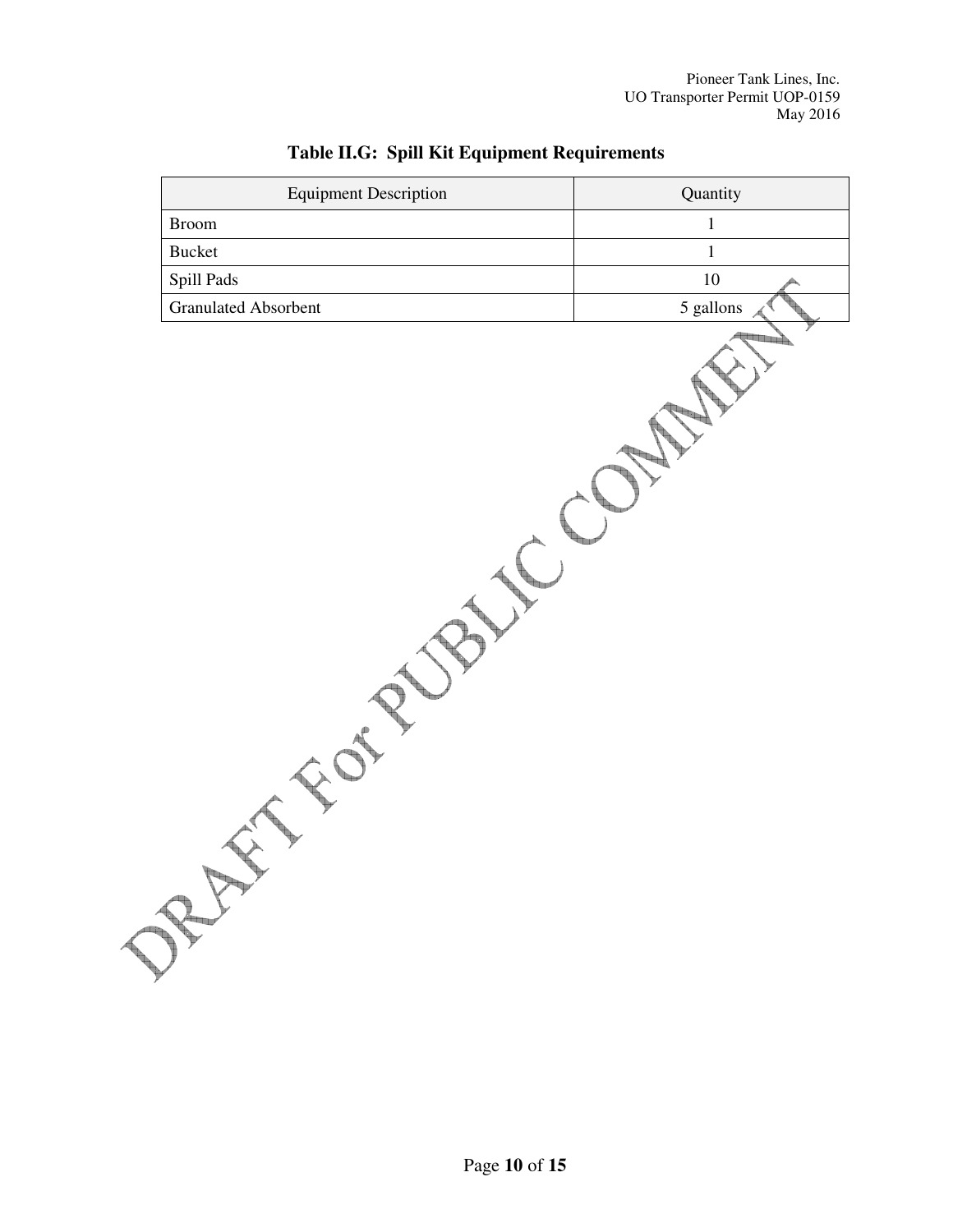#### **ATTACHMENT 1**

#### **Pioneer Tank Lines, Inc. Sample Collection Procedures**

Pioneer Tank Lines will rely on the environmental services provider to provide the documentation to certify that the material is non-hazardous, off-specification used oil. Pioneer Tank lines will not accept any used oil without written documentation that the oil is off-specification used oil which is not hazardous waste. This documentation shall be attached to the Bill of Lading or equivalent tracking document.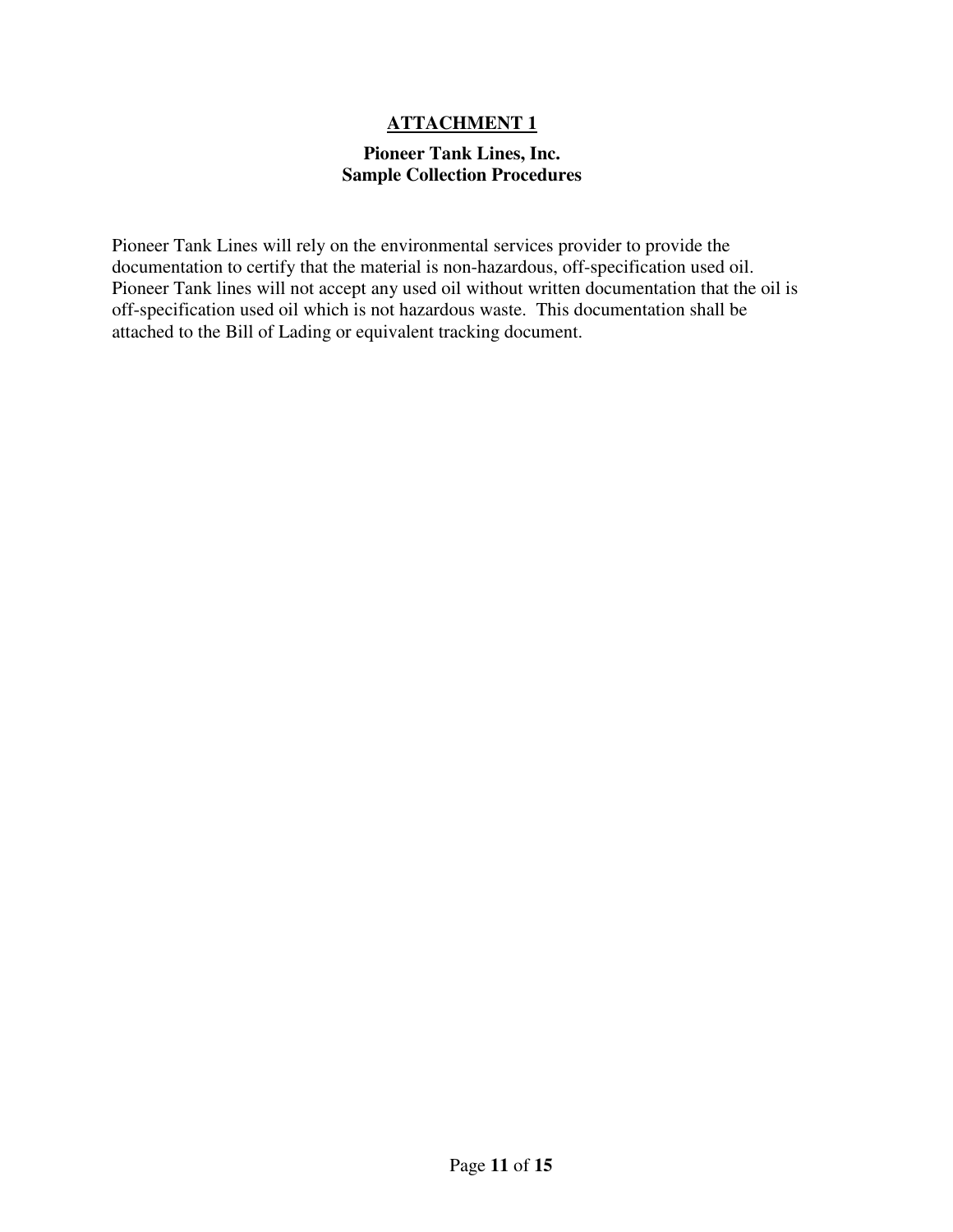#### **ATTACHMENT 2**

#### **Pioneer Tank Lines, Inc. Training Plan**

Our drivers and used oil handlers are highly trained in the movement of Hazardous Materials and Hazardous Waste. The drivers and used oil handlers will also be instructed in the requirements for obtaining the proper analysis for shipments of used oil in Utah. The drivers are trained on proper procedures for handling spills or other incidents in accordance with our Spill Contingency Plan. This training will be presented pre-employment and annually thereafter.

Pioneer Tank Lines shall also follow the training requirements of permit conditions in II.F. Used Oil Training.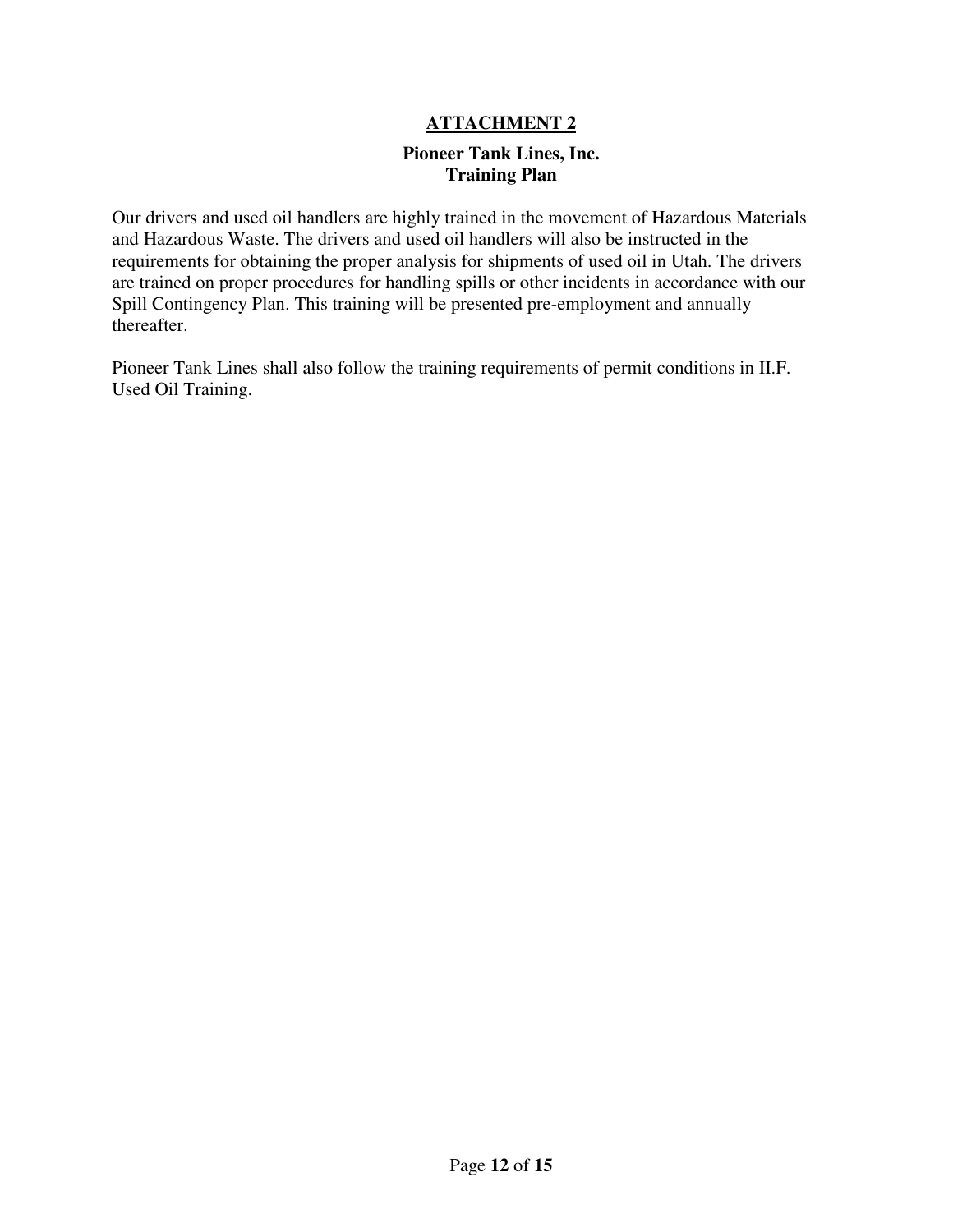#### **ATTACHMENT 3**

**Pioneer Tank Lines, Inc. Emergency Controls - Spill Plan** 

Pioneer Tank Lines, Inc.

# Driver's

# Guide and Procedures

for

# HazMat Security

# HazMat Safety

# Spill Contingency Procedures

This Guide shall be made a part of the HazMat Security Plan of Pioneer Tank Lines, Inc. Effective January 21, 2014

> Spill Response Coordinators Larry Nielsen (651)247-4363 Ryan Goebel (651)247-4256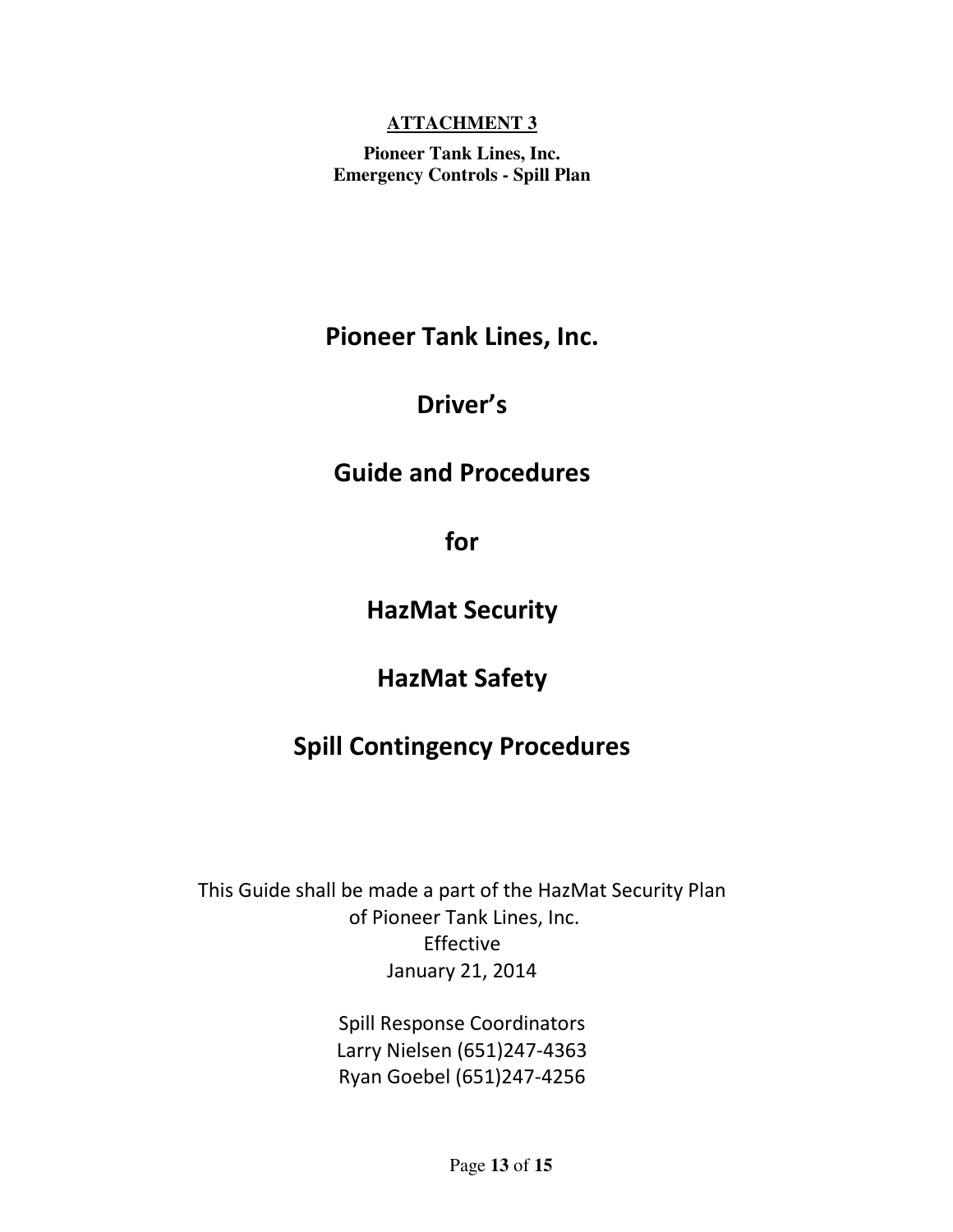49CFR172.800-802 requires that carriers who transport certain materials to have a HazMat Security Plan in place.

These materials as shown below, are materials that could be used or combined with other materials to produce destructive devices intended to kill or injure large numbers of people or cause extreme property or environmental damage. Only the materials applicable to the operation of PTL are listed.

As used herein the term "large bulk quantity" refers to a quantity greater than 3,000 kg (6614 lbs) for solids or 3,000 liters (792 gal) for liquids and gasses in a single packaging such as a cargo tank or portable tank.

1. A quantity of a Division 1.4, 1.5, or 1.6 material requiring placarding

- 2. Any quantity of a material poisonous by inhalation, as defined in 49 CFR 171.8
- 3. A large bulk quantity of a Class 3 material meeting the criteria for Packing Group I or II

 4. A quantity of desensitized explosives meeting the definition of Division 4.1 or Class 3 material

5. A large bulk quantity of a Division 4.2 material meeting the criteria for Packing Group I or II

6. A quantity of a Division 4.3 material requiring placarding

 7. A large bulk quantity of a Division 5.1 material in Packing Groups I or II; perchlorates; or ammonium nitrate, ammonium nitrate fertilizers, or ammonium nitrate emulsions, suspensions, or gels.

8. Any quantity of organic peroxide, Type B, liquid or solid, temperature controlled

- 9. A large bulk quantity of Division 6.1 material
- 10. A select agent or toxin regulated by the Centers for Disease Control and Prevention
- 11. A large bulk quantity of Class 8 material meeting the criteria for Packing Group I

#### Driver's Duties and Responsibilities

Drivers shall:

Inspect the equipment for mechanical problems.

 Vans must also be inspected for possible roof or other leaks, nails or other objects protruding from floor or walls, and proper securement devices (load bars or straps).

 Tankers must be checked for proper equipment, including fittings and hoses for loading or offloading

 Flatbeds must carry chains, load binders, load straps, and/or blocking material for the proper securement of the load. Chains and straps must be inspected for breaks or worn areas that could compromise their strength.

 End dumps must have tarps that are not torn or worn is such a manner that will allow water to enter the trailer.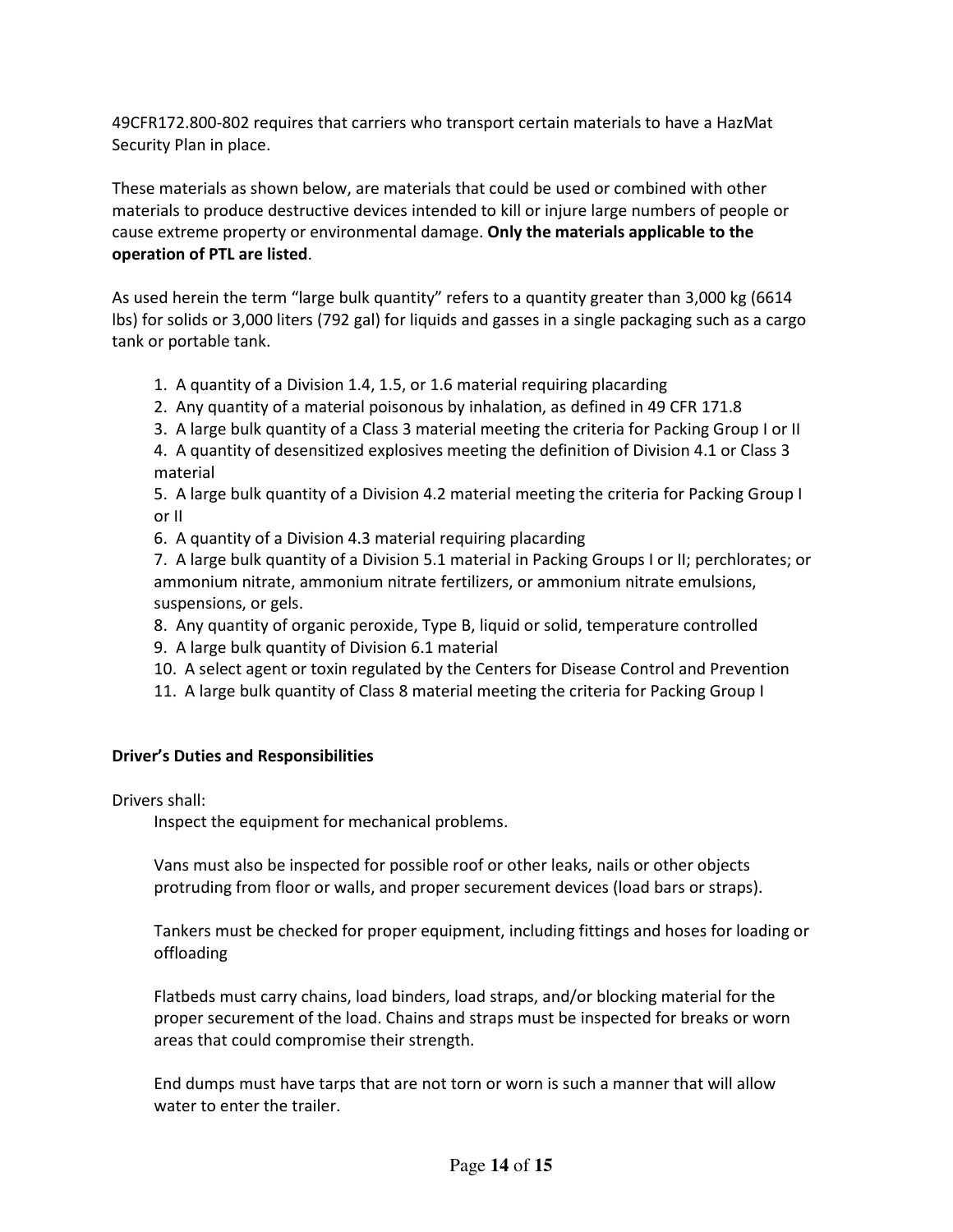Roll offs must have proper tie downs and tarps (if required).

 Check piece count (vans/flatbeds) and secure the cargo in accordance with the provisions of 49 CFR 177.834(a) as follows:

 Any package containing any hazardous material, not permanently attached to a motor vehicle must be secured against shifting, including relative motion between packages, within the vehicle on which it is being transported, under conditions normally incident to transportation. Packages having valves of other fittings must be loaded in a manner to minimize the likelihood of damage during transportation.

 Seal the door (vans) with seal provided by the shipper or if no seal is provided, with a PTL seal.

Padlock the door (vans) with a padlock provided by PTL.

 Review the shipping papers (bills of lading or waste manifests) to determine piece count and placarding requirements. Note: When reviewing the shipping papers drivers must pay special attention to the presence of materials named in 49 CFR 172.800(b).

 In addition to checking tires, drivers should inspect the seal, padlock, and any visible securement devices at the beginning of each duty period and at every stop. Also check for other potential problems such as fifth wheel released or trailer tandems unlatched.

 Be observant. Note any suspicious activity whether at a dock or on the road. Many hijackings and cargo thefts are the result of insider information.

Never discuss load information with others.

 Stop and park only at safe, well lit truck stops, rest areas or at the facilities of PTL or the receiver.

 Maintain regular communication with dispatch. Drivers must call in when loaded, unloaded, and at least two times per day while en route.

 Preplan your trip. Attempt to avoid residential areas or areas that are known for substantial criminal activity. Since many business are located in such areas, do not enter at night unless the receiver has a secured facility for parking.

 Above all, drivers must be alert and aware of their surroundings, whether on the road or when parked.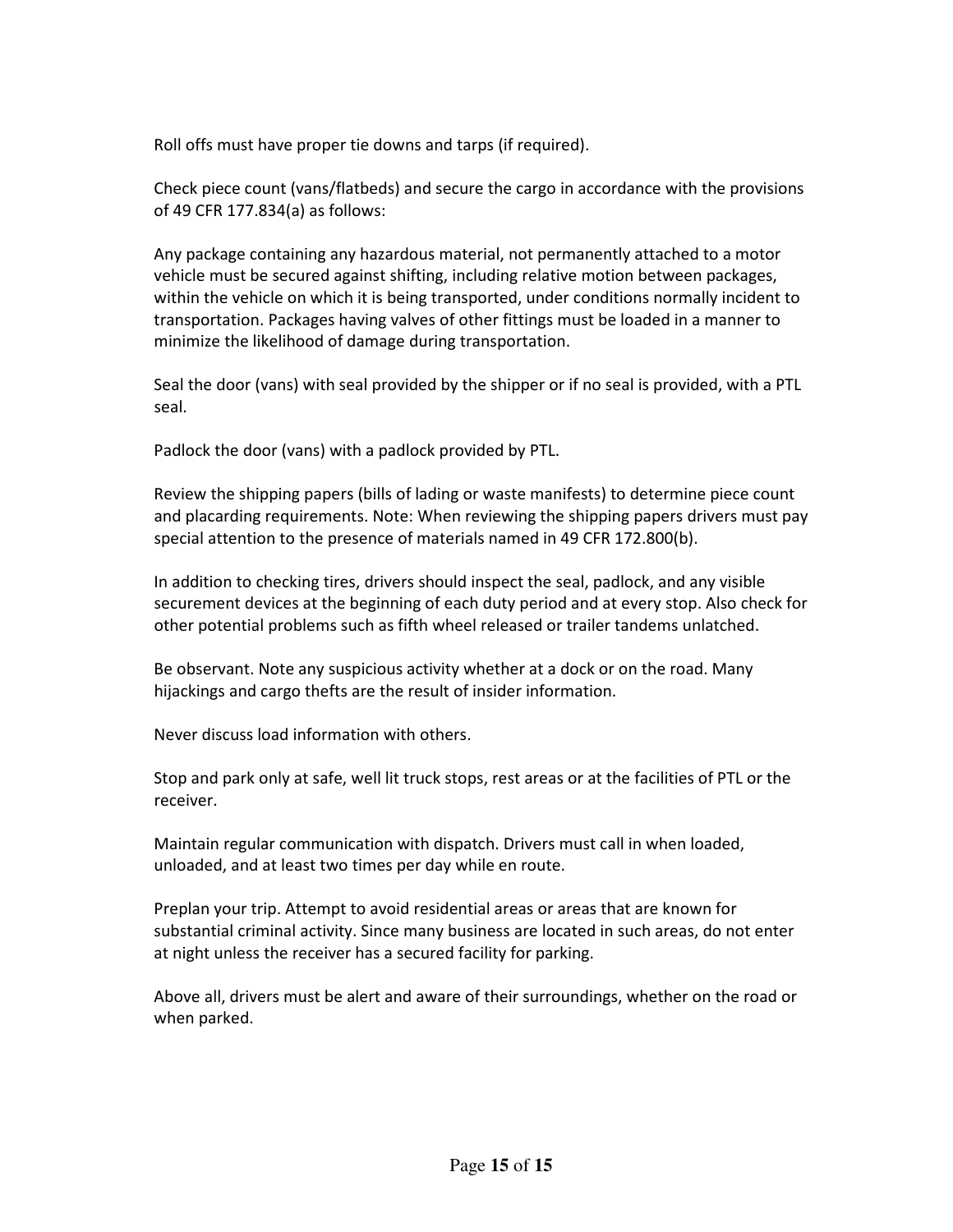#### PIONEER TANK LINES, INC. SPILL CONTINGENCY PLAN

#### EMERGENCY EQUIPMENT IN TRACTOR

 Absorbent pads DOT Emergency Response Guidebook Emergency Reflective Triangles (3)

#### PERSONAL PROTECTIVE EQUIPMENT REQUIRED FOR DRIVER

 Safety Glasses with Side Shields Heavy Duty Work Boots with Skid Resistant Soles Gloves

#### DRIVER TRAINING PROCEDURES

Drivers receive Hazardous Materials Training as required under 49CFR172 Subpart H. In addition, drivers receive specific training on the Following:

 Hazardous Waste Manifesting Hazardous Waste Labeling Product Compatibility (including Lab Pack Exemptions) Emergency Procedures

#### DRIVER'S RESPONSE AND DUTIES

I. If a leak or spill becomes evident while driving, the driver should immediately find a safe place to park. If possible, try to park on an impervious surface away from drainage ditches, streams or buildings.

- II. Remain with vehicle and keep others away.
- III. Begin containment procedures using available spill containment material.

IV. If the shipment is in a cargo tank (tanker), end dump, roll off box, or on a flatbed the following procedures shall apply:

A. Contact PTL Emergency Response Coordinator. Based on the information provided by the driver, a determination will be made as to the necessity of contacting state or local authorities and if a spill cleanup is required. Check the Emergency Response Guide to determine the immediate hazards and potential impact of the spill.

B. If the health and safety risks are at acceptable levels for the PPE available, the driver shall attempt to stop the leak.

C. If the health and safety risks are not at acceptable levels for the PPE available, the driver shall call 911 for assistance immediately.

D. The driver shall continue containment procedures and evacuate the immediate area as necessary for the safety of the public.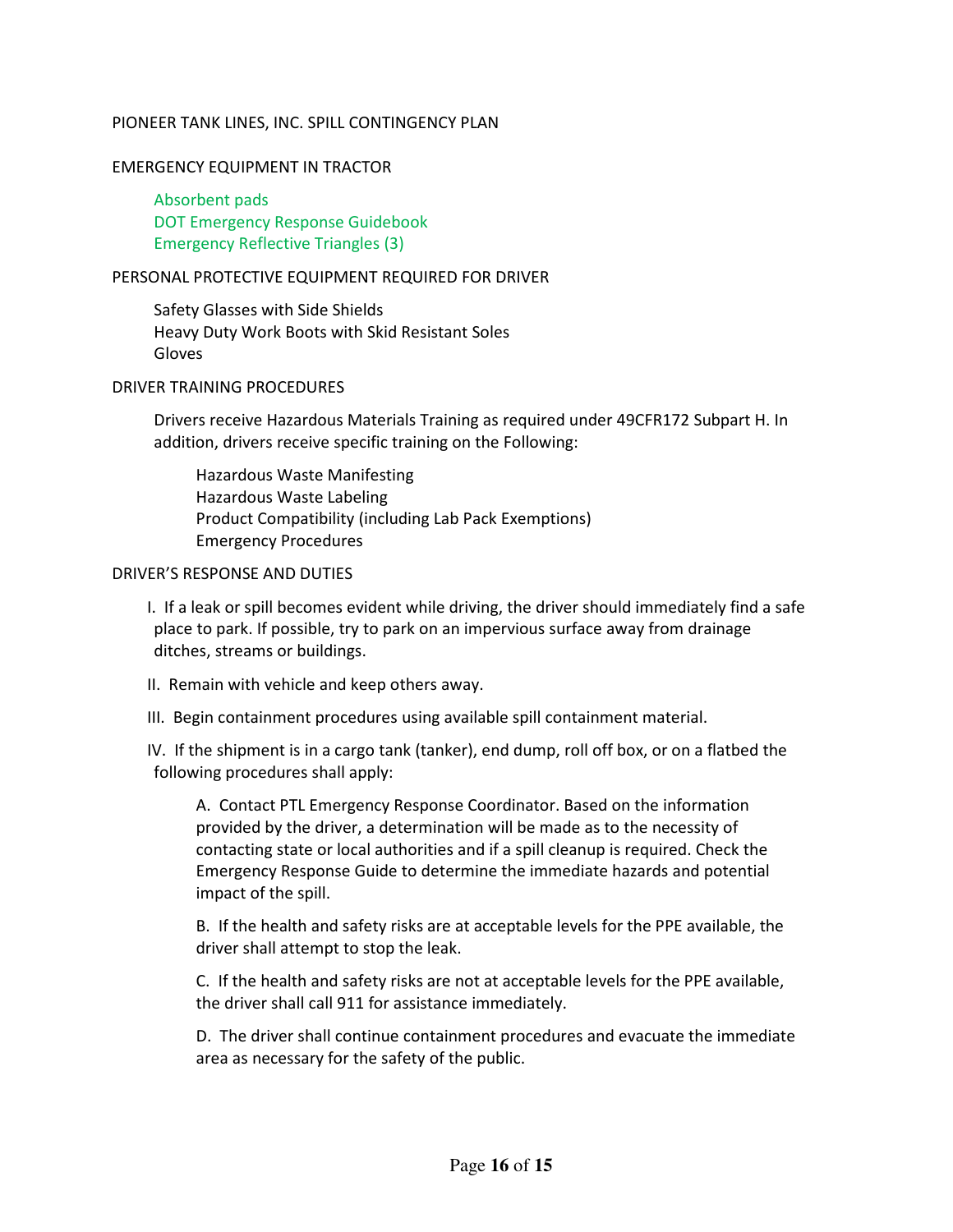F. If Emergency Response or cleanup contractor is on site, the driver shall assist in any safe manner to protect others or facilitate in the cleanup and/or decontamination and follow up.

V. If the shipment is in an enclosed van the following procedures shall apply:

A. Contact PTL Emergency Coordinator. A review of the shipping papers will be made to determine the classes of hazard, the known characteristics of the material (including ERG information), and the characteristics of any non-hazardous material on board. From this information it will be determined if the driver may safely enter the trailer.

B. If it is determined that there is no health or safety risk, the following procedures shall apply:

1. The driver will enter the trailer and identify the source of the leak.

2. Continue containment procedures using absorbent material within the trailer and repair the source of the leak if possible.

3. Contact PTL Emergency Coordinator with update on the material spilled, the quantity actually reaching the ground, and the status of the leak.

4. Based on this information, the Emergency Coordinator will determine whether notification of state authorities and cleanup and/or decontamination is required.

C. If, based on available or inconclusive information, it is determined that the driver may not safely enter the trailer, the following procedures shall apply:

1. Call 911 for Police and Fire Department assistance. Assess risks with Emergency Response Personnel. Check Bills of Lading or Hazardous Waste Manifests to determine, if possible, what the leaking material might be.

2. Check the Emergency Response Guide for applicable risk factors.

3. If a determination can be made by examination of the shipping papers or through contact with the shipper that there is no health risk (i.e. toxic fumes, inhalation hazard, irritants) or that the risk is sufficiently mitigated by the use of PPE, the doors may be opened to allow Emergency Response Personnel to enter the trailer to attempt to stop the source of the spill.

VI. If Emergency Responders are unable to enter a van trailer or if cleanup and/or decontamination of a spill from any the trailer is required the following shall apply:

A. The driver shall stay with vehicle and continue with containment efforts. These efforts should be primarily aimed at keeping the spill from contaminating the ground or drainage areas.

B. Assist Emergency Responders in keeping bystanders away from the trailer.

C. When cleanup and/or decontamination is completed, driver shall insure that all material has been properly packaged and manifested if it is to be shipped to the original destination.

D. Driver shall remain at the scene until any Spill Response Personnel have completed their field tests and investigations.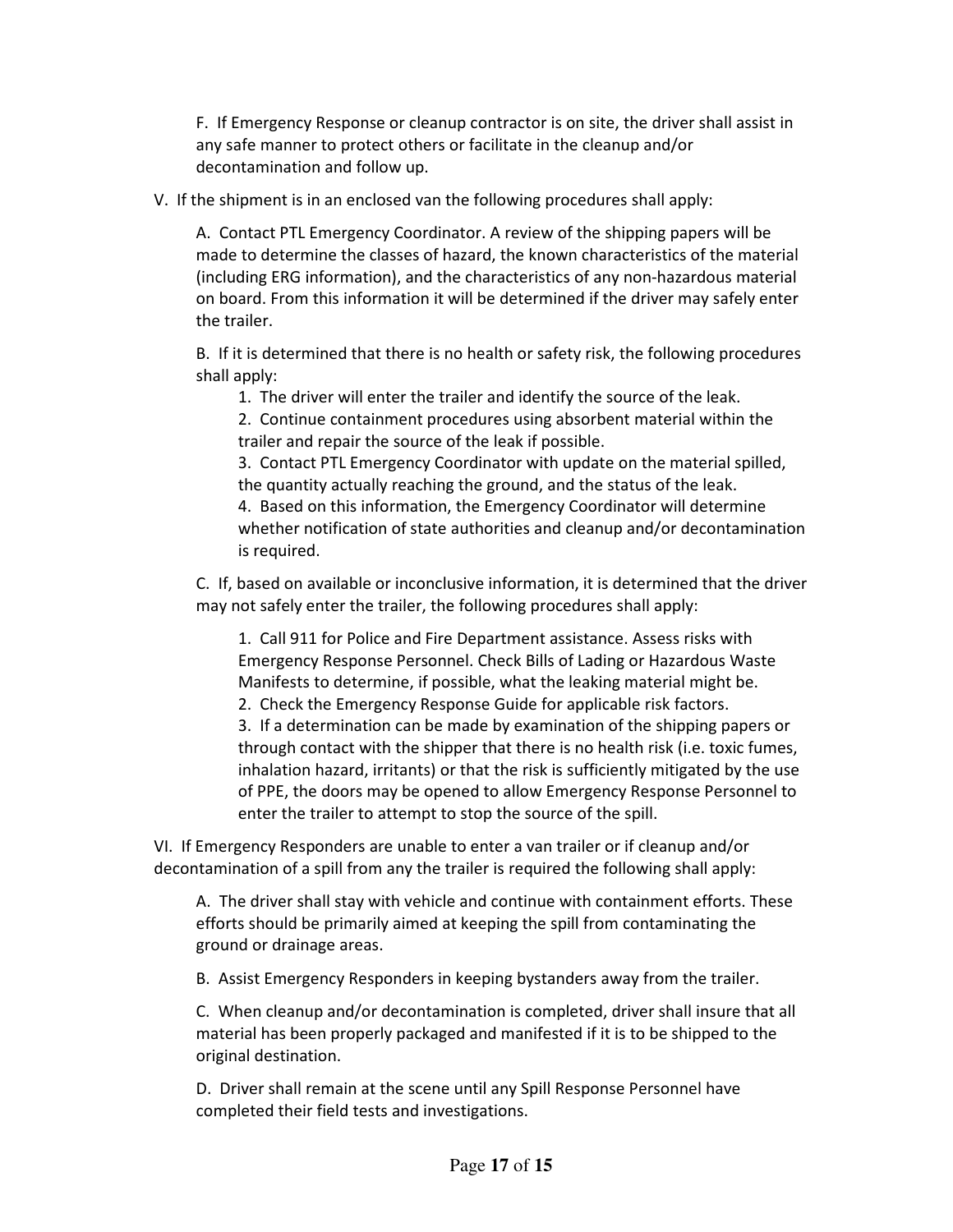E. Driver must remain in contact with the PTL Emergency Coordinator during the cleanup process and when the process is completed.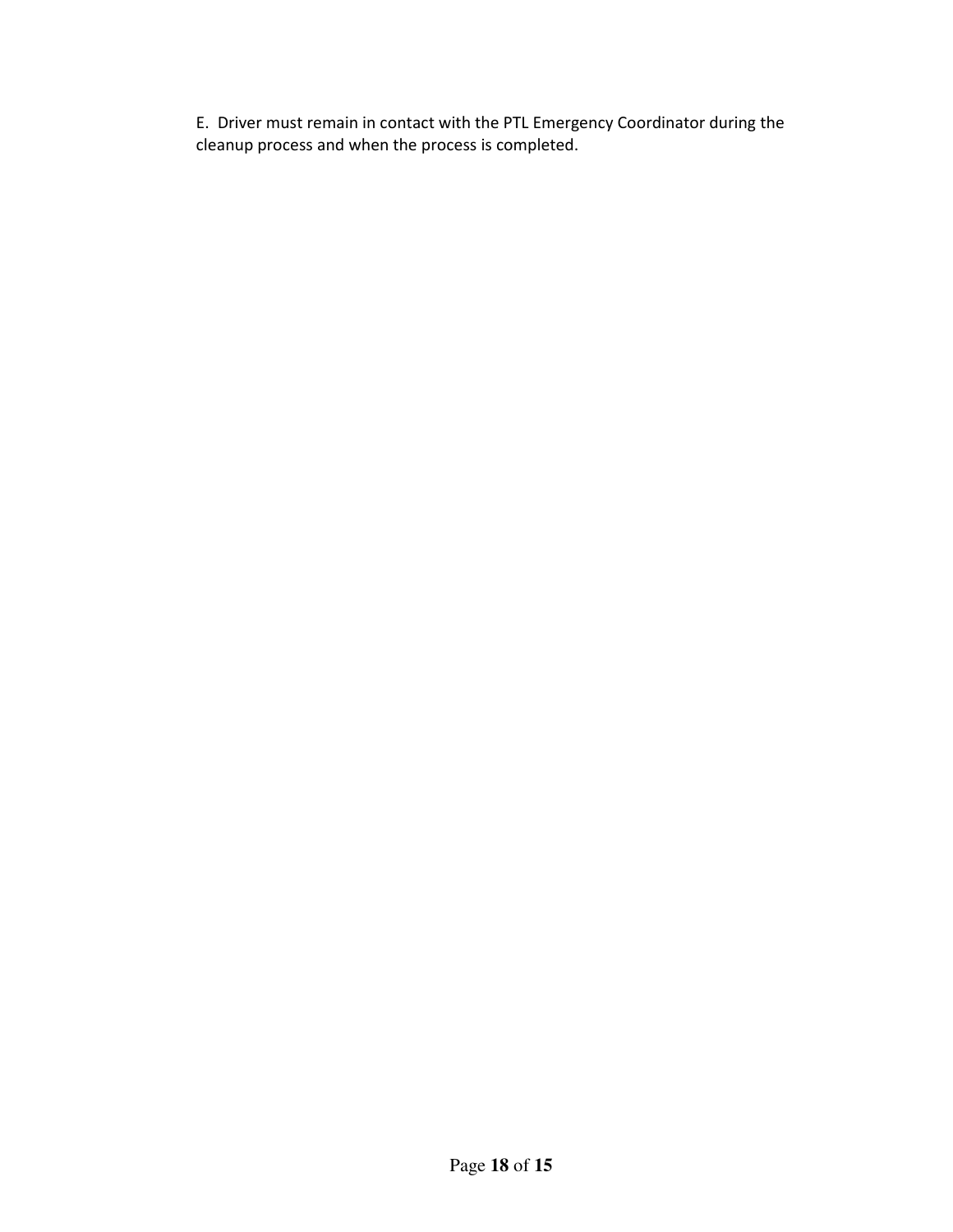#### PTL EMERGENCY RESPONSE COORDINATOR'S DUTIES AND RESPONSE

The Emergency Response Coordinator shall gather the following information:

If the person reporting the incident is not the driver.

- 1. Name and phone number of the person reporting incident.
- 2. Time and location of the incident.
- 3. Type of incident (spill, accident).

4. If driver is injured or unable to communicate for any reason find out the location and physical condition of the driver.

5. Whether Emergency Response (911) has been called, if not, call immediately.

If the driver is reporting the incident:

- 1. The name of the shipper and consignee.
- 2. Time and location of the incident.
- 3. Type of incident.

4. The nature and extent of spill to make a preliminary determination if a clean-up contractor will be necessary.

5. All pertinent information from the shipping paper (shipments with numerous waste manifests will require immediate contact with the shipper).

Emergency Response Coordinator will take the following actions:

1. Review the available information from the shipping papers to assess the risks and the characteristics of the hazardous material involved as well as the characteristics of any non-hazardous material in the trailer.

2. Determine if the driver may safely enter the trailer to stop the leak and/or effect containment procedures.

3. If the driver may safely enter the trailer, review procedures and instructions for containment and repair of the container.

4. Communicate with the driver to determine if assistance from Emergency Personnel (Fire Department or Police) is required.

5. Based on the information provided by the driver and/or Emergency Responders, determine if appropriate state authorities must be notified.

6. If based on available information, or if the incident involves a hazardous waste shipment with numerous manifests, it cannot be conclusively determined that the driver may safely enter the trailer, the driver shall be instructed to call 911 for Police and Fire Department assistance.

7. Emergency Response Coordinator will contact the Shipper's emergency number to determine the quantities of each hazard class.

8. Consult with the Shipper to determine the appropriate course of action

9. Communicate with driver and/or Emergency Responders to determine if cleanup and or equipment decontamination is required.

10. If it is determined that the spill requires cleanup and/or equipment requires decontamination, coordinate with the shipper or state spill response agencies to select a contractor to commence cleanup and/or decontamination operations.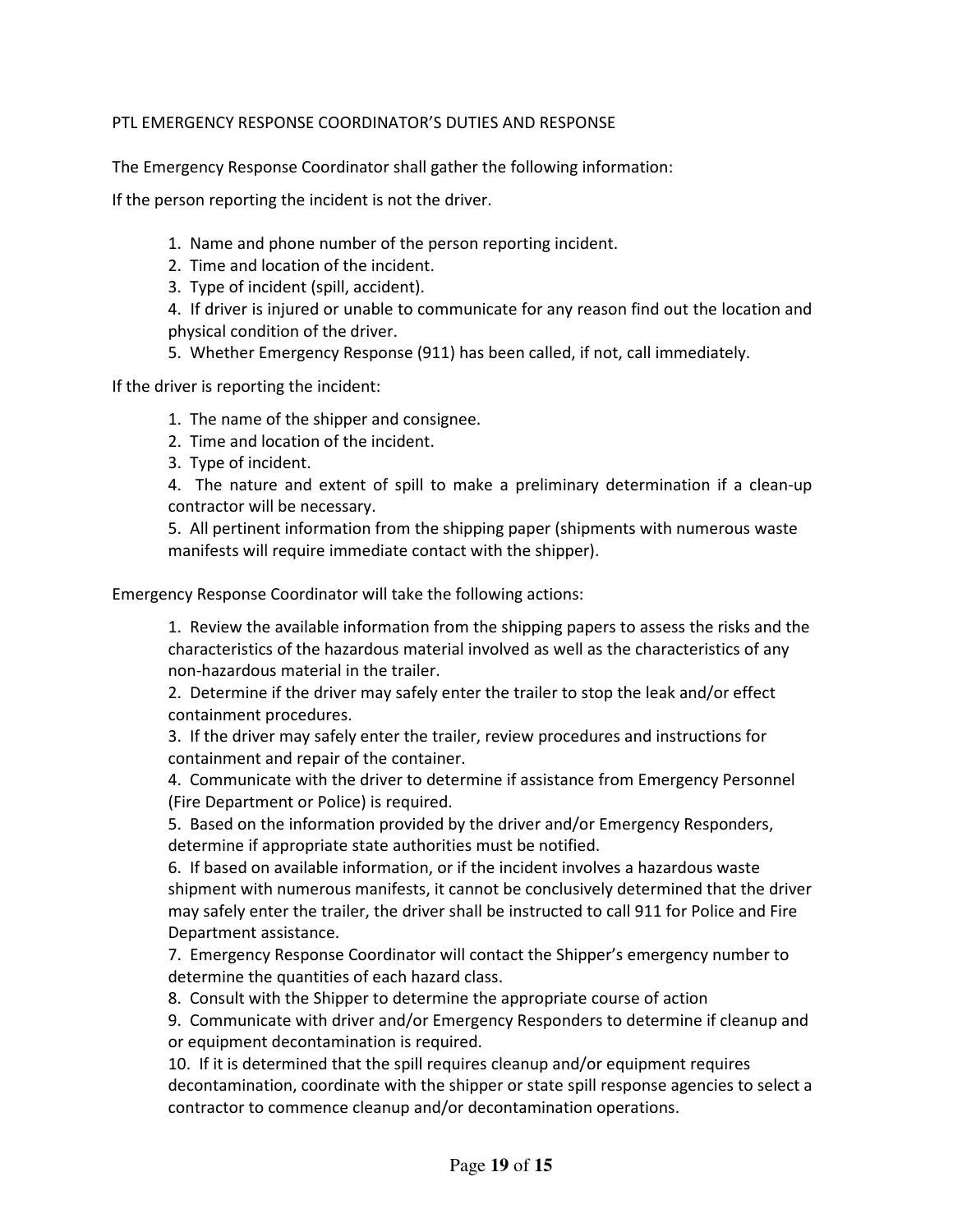11. Decontamination and Cleanup Procedures

A tractor, trailer or other equipment exposed to a spill or leak will be decontaminated at the site in order to prevent any further release to the extent that it can be transported (or moved under its own power) to an authorized facility capable of further decontamination if necessary. Any rinse water, contaminated clothing or clean-up materials will be stored and disposed of in accordance with all federal, state and local regulations.

With containment effected and the spillage source controlled, cleanup will commence utilizing an approved site remediation contractor. At a minimum, the following procedures will be performed:

If the spill is contained on an impervious surface, absorbent materials will be used. If the spill is on a pervious surface or if the contaminate has reached the ground, the contaminated soil will be removed. Sampling of the spill area will determine the extent of the contamination. The samples will be analyzed by a qualified laboratory. Sampling techniques and analytical methods will follow approved procedures as required by federal, state or local regulations. All contaminated soil will be removed to an appropriately permitted disposal site.

Emergency Response Coordinator Follow up

1. Assist in facilitating all aspects of cleanup and/or decontamination.

2. If it is concluded that the incident is a Reportable Spill in accordance with 49CFR171.15, the Emergency Response Coordinator shall as soon as practical, but in no case later than 12 hours after the occurrence of the incident, provide notice by telephone to the National Response Center.

3. Subject to the requirements set forth in 49CFR172.16(a) and (b), a Hazardous Materials Incident Report (DOT Form F 5800) will be submitted within 30 days of the occurrence of the incident (except when the provisions of Part172.16(d) apply). An update will be filed in accordance with the provisions of Part 172.16(c). Report shall be submitted to:

> US DOT Informations Systems Manager, PPH-60 Pipeline and Hazardous Materials Safety Administration East Building 1200 New Jersey Ave SE Washington DC 20590

6. File reports as needed with state and local officials.

5. Review procedures to determine effectiveness of the plan, and implement changes as needed

This Driver's Guide and Procedures shall provide for the training required in CFR49172.704(a)(3), (a)(4), and (a)(5) and shall become a part of Pioneer Tank Lines, Inc. HazMat Security Plan.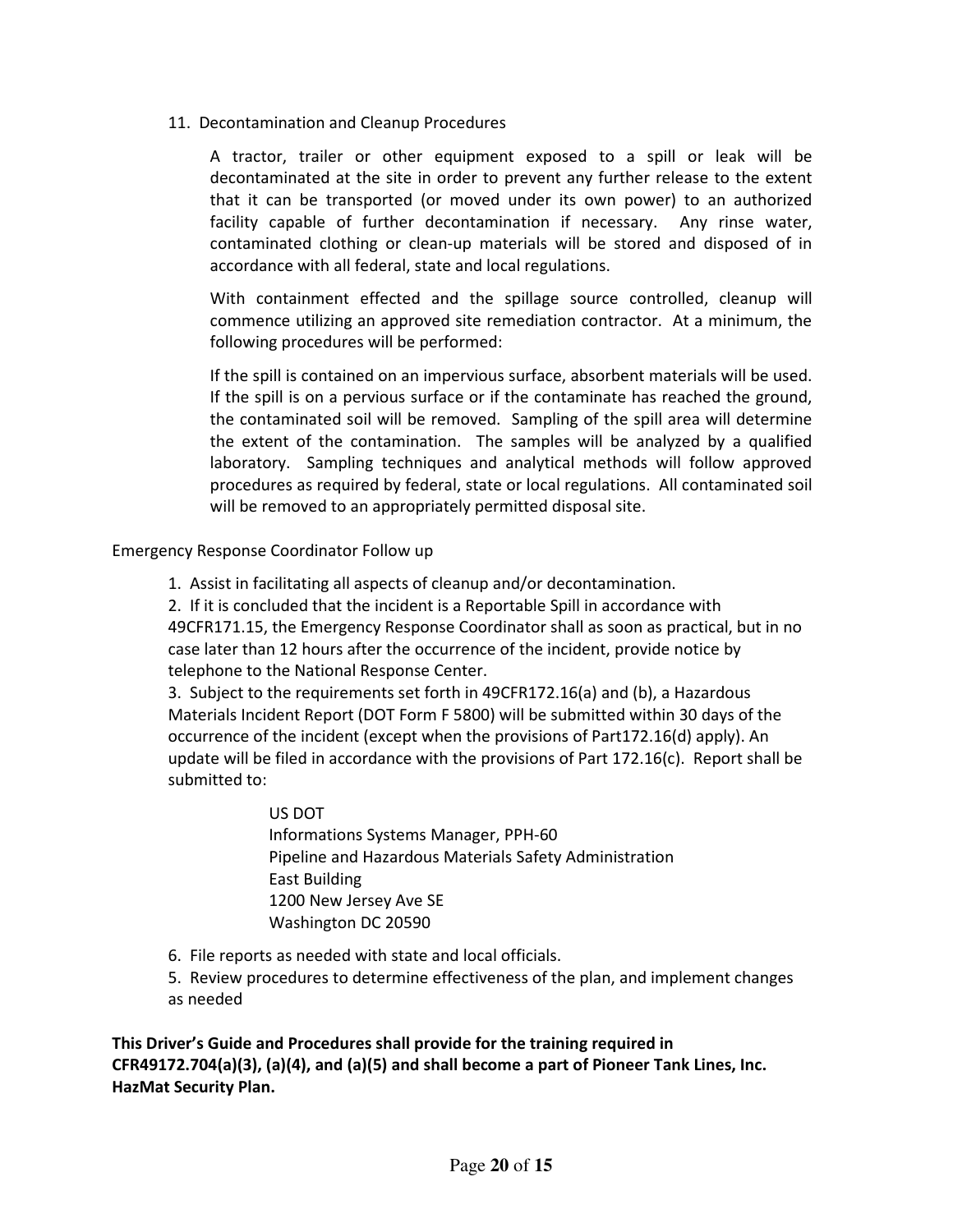#### UTAH ADDENDUM

Pioneer Tank Lines, Inc. Spill Response Procedures

In the event of a release of used oil, the person responsible for the material at the time of the release shall immediately:

(a) Take appropriate action to minimize the threat to human health and the environment.

(1) Stop the release;

(2) Contain the release;

(3) Clean up and manage properly the released material as described in R315-15- 9.3; and

(4) If necessary, repair or replace any leaking used oil tanks, containers, and ancillary equipment prior to returning them to service.

(b) Notify the Utah State Department of Environmental Quality, 24-hour Answering Service, 801-536-4123 for used oil releases exceeding 25 gallons, or smaller releases that pose a potential threat to human health or the environment. Small leaks and drips from vehicles are considered de minimis and are not subject to the release clean-up provisions of R315-15-9.

(c) Provide the following information when reporting the release:

(1) Name, phone number, and address of person responsible for the release.

(2) Name, title, and phone number of individual reporting.

(3) Time and date of release.

(4) Location of release--as specific as possible including nearest town, city, highway, or waterway.

(5) Description contained on the manifest and the amount of material released.

(6) Cause of release.

(7) Possible hazards to human health or the environment and emergency action taken to minimize that threat.

- (8) The extent of injuries, if any.
- (d) An air, rail, highway, or water transporter who has discharged used oil shall: